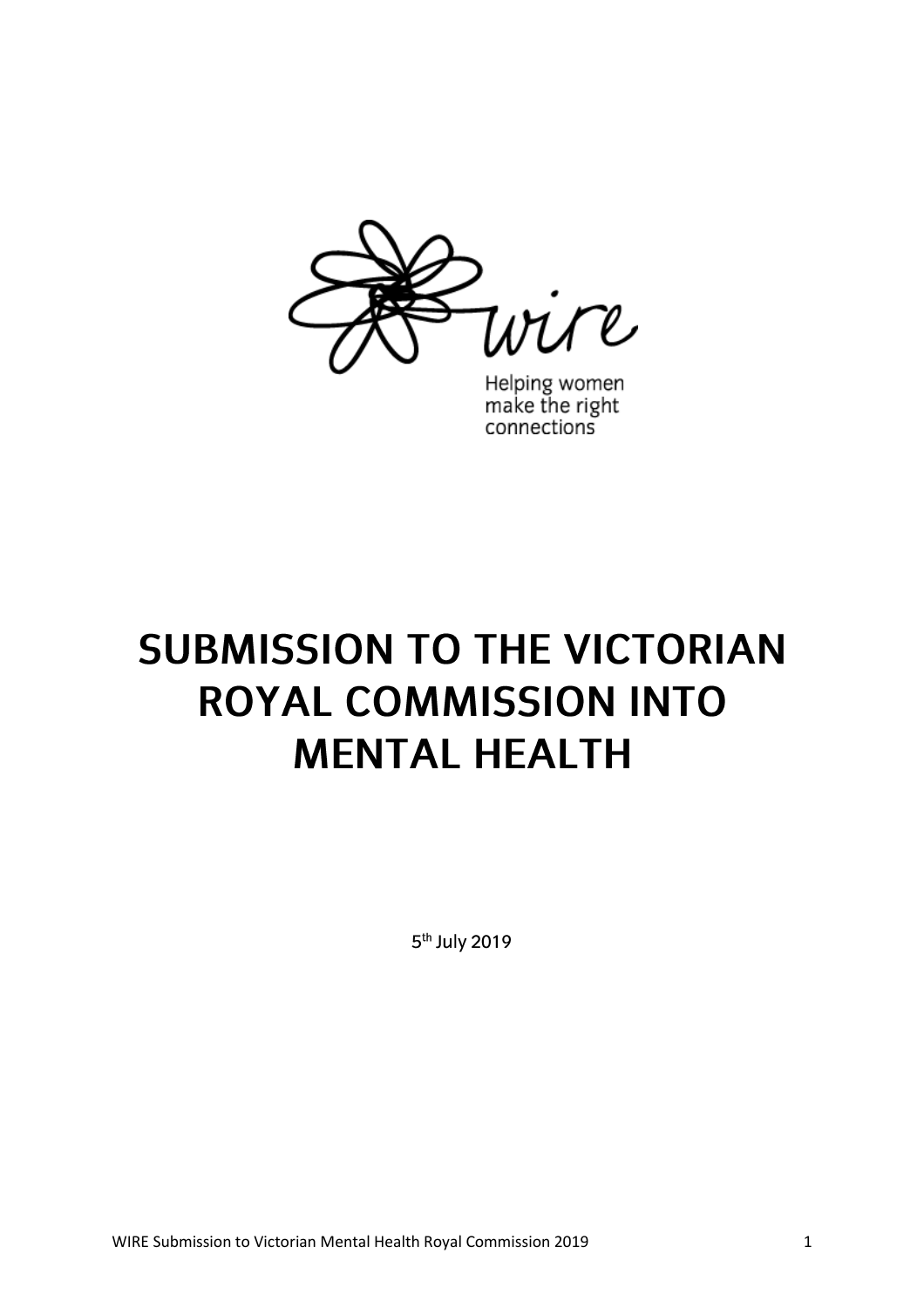# **ABOUT WIRE**

WIRE stands for Women's Information and Referral Exchange Inc. WIRE is a not-for-profit organisation that provides a state-wide, free generalist information, support and referral service to women, nonbinary and gender-diverse people. WIRE was founded in 1983 by a group of women seeking to empower themselves and other women through a feminist framework.

# **Our Vision**

A just and inclusive society where all people can thrive.

# **Our Mission**

At WIRE we work with women, non- binary and gender diverse people to

- Address the issues they identify
- Assist them to make informed choices in their lives
- Advocate for structural change to bring about gender equity and social justice

## **Our Services**

#### **Direct Services**

In 2018, WIRE received 14, 000 occasions of contact from women through its direct services. Of these, 3,984 women (25 %) identified family and sexual violence and 14 % directly related to mental health, of which 74 were suicide interventions. The majority of service users experienced some form of mental health problems.

|                                                                           | Number of Contacts |
|---------------------------------------------------------------------------|--------------------|
| Telephone, real time online and email support<br>$\bullet$                | 5251               |
| Face-to-face walk-in support without appointment<br>$\bullet$             | 3014               |
| Referrals to other services<br>$\bullet$                                  | 6151               |
| Walk in Center (access computers and free Wi-Fi)<br>$\bullet$             |                    |
| AMICA Club: Homeless and isolated women's lunch and activity<br>$\bullet$ | 155                |
|                                                                           | 1368 meals         |
| <b>Education and Information</b>                                          |                    |
| Information and Education seminars<br>$\bullet$                           | 41                 |
| Financial support clinics<br>$\bullet$                                    | 21                 |
| Legal clinics                                                             | 63                 |
| <b>Employment programs</b>                                                |                    |
| Computer classes                                                          | 35                 |
|                                                                           |                    |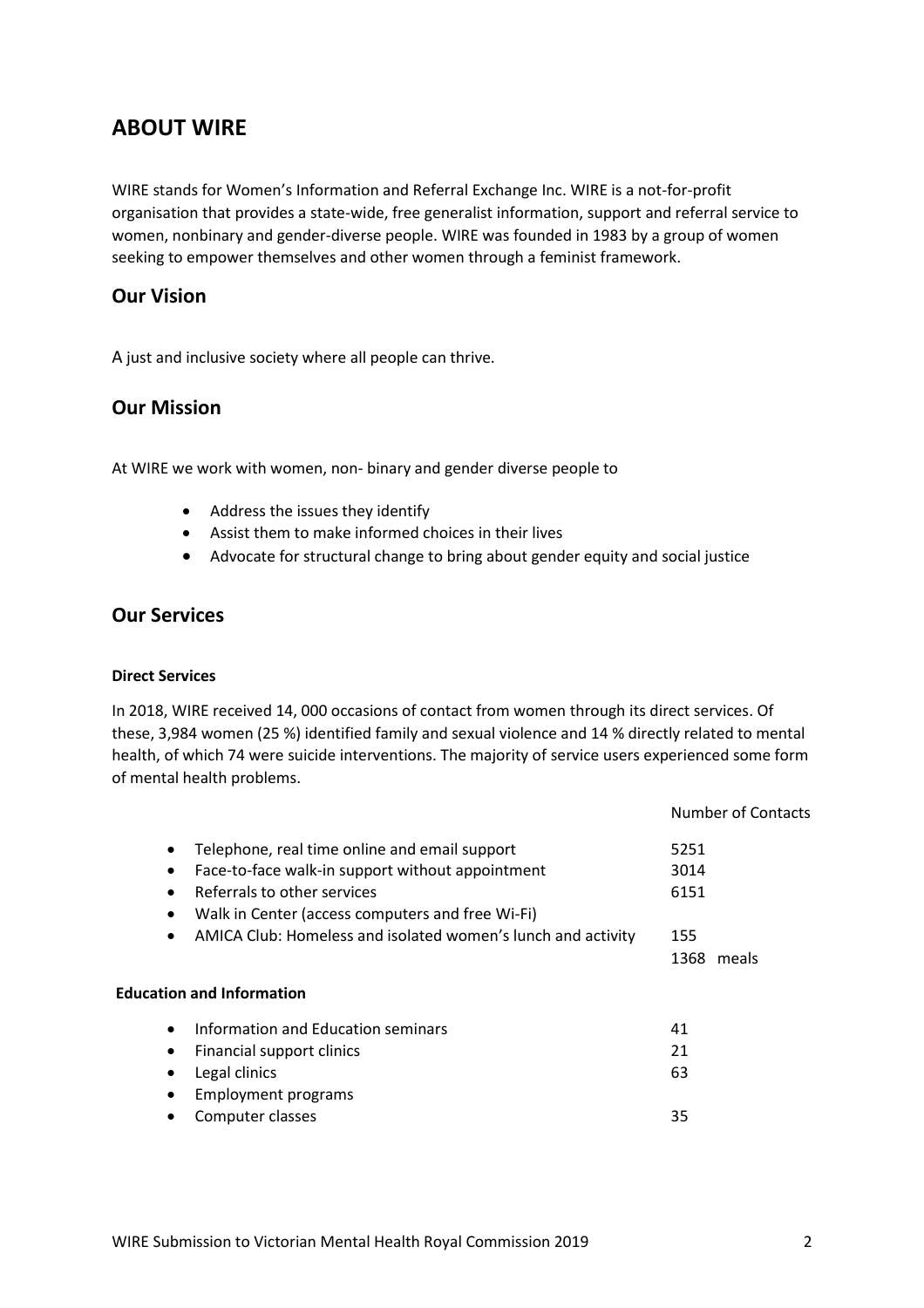#### **Information Dissemination**

- Resource website available 24/7
- Information booklets developed and written in plain English for women on issues such as family violence and stalking available for free
- Fortnightly e-bulletin delivered to over 3,000 email addresses

#### **Research & Advocacy**

WIRE has a history of advocacy in gender equity and prevention of family violence and conducts research into and advocacy on issues as they are identified — such as financial capability and economic security, work-life balance and gendered violence

- Financial abuse in the context of family violence
- Women's financial well-being programs that improve the level of knowledge and financial self-management skills with a focus on those affected by family violence and capacity building within relationships

#### **Professional Training & Development**

- Support Line volunteer training
- Professional Development training for the community sector
	- Identifying Financial abuse
	- Building financial capability in the family violence context
	- Dealing with difficult calls
	- **Intersectionality in Practice**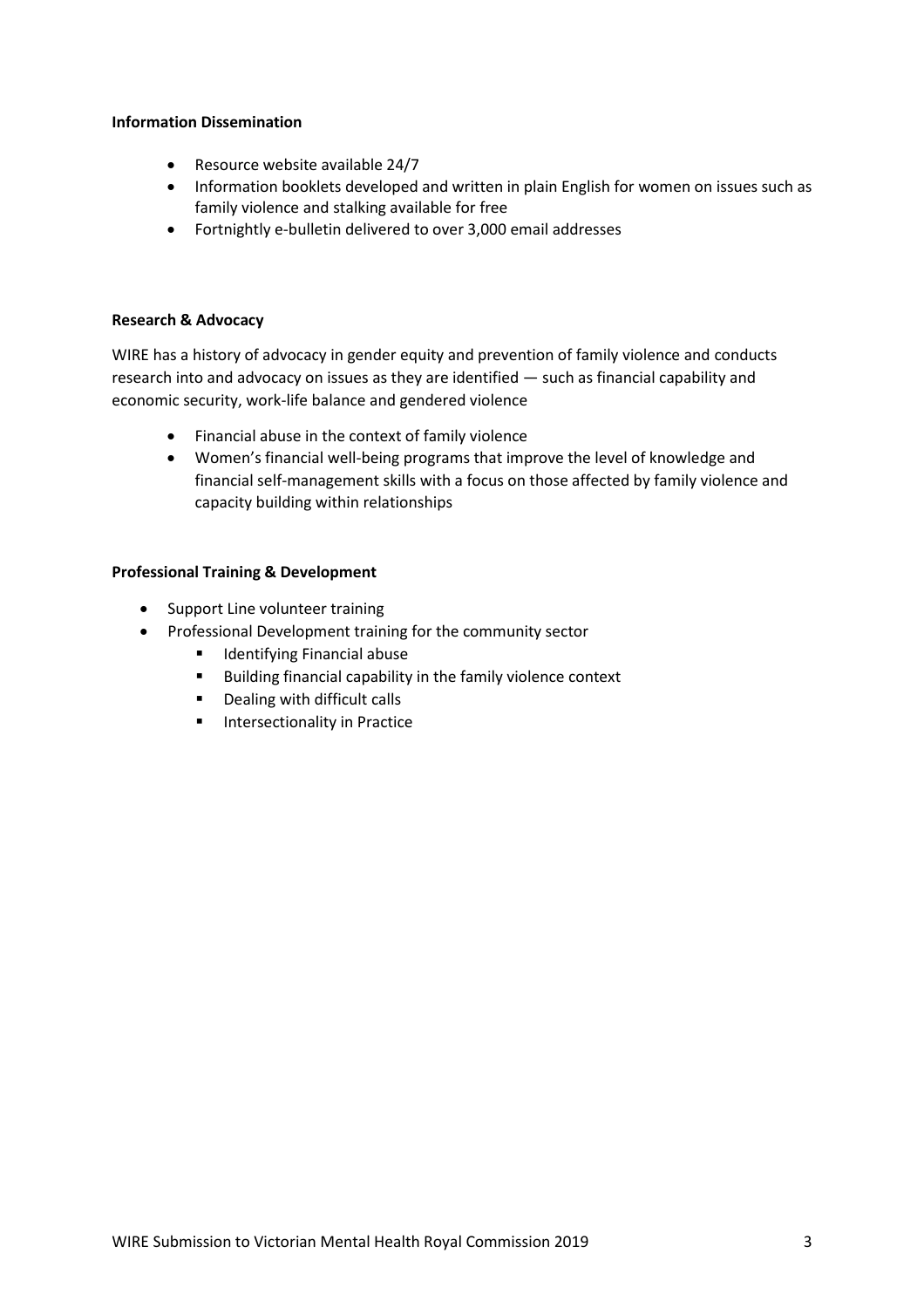# **WIRE's submission to the Royal Commission into Mental Health**

WIRE's submission to the Royal Commission focuses on the far-reaching mental health consequences women, gender diverse and non-binary people through the direct, indirect and structural disadvantages they face due to their gender. These disadvantages are compounded by the intersecting impacts of Indigeneity, race, culture, class, sexuality, age, migrancy and geographic location.

WIRE is a generalist gender-specific servicer that responds to 'any woman, any issue'. This enables us to recognize and respond to the inter-related economic, social, cultural and issues at the root of women's mental health needs. This stands in contrast with many government and community service models that are gender-neutral and designed to address singular issues, whose eligibility criteria often fail to reflect the realities of women's lives as they are lived, denying women's access to assistance when, how and where they need it.

Women often seek assistance at times of gross disempowerment, and WIRE'S feminist framework recognizes that women have considerable knowledge about their specific situation and what they need. We aim to empower women to make autonomous informed choices, build on their existing strengths and provide relevant referrals based on the needs and goals they identify.

WIRE's unique model of service delivery offers a non-stigmatising entry point into the Victorian service delivery system for women and by women.

As WIRE has only included gender diverse and gender non binary people as part of our eligibility criteria for the last 18 months the bulk of our knowledge and expertise relate to people who identify as being a woman. As a result, this submission will relate to our current experience as we continue to build expertise in working with the gender diverse and gender non- binary Victorian community.

## **WIRE's submission is focused at the intersection of mental health, family violence and financial precarity.**

It has been prepared from contributions by WIRE's CEO, service delivery staff, project workers and data from our research. WIRE aims to amplify the voices of women who seek our services. Their comments in the submission illustrate how mental illness plays out in lived experience. We can consider that each woman tells a partial story and together their stories describe a broken, fragmented mental health system that further breaks apart their lives, families, finances and futures.

WIRE's submission calls for a gendered and intersectional lens in future reforms to improve access to prevention, early-intervention and long-term treatment and management of mental health disorders.

WIRE encourages practice models and strategies that have been shown to work and can authentically help women.

WIRE's contributions aim to provide insights to the Royal Commission's frames of reference through three main themes that we believe will raise distinct and critical issues that address specific intersections between women, mental health and family violence.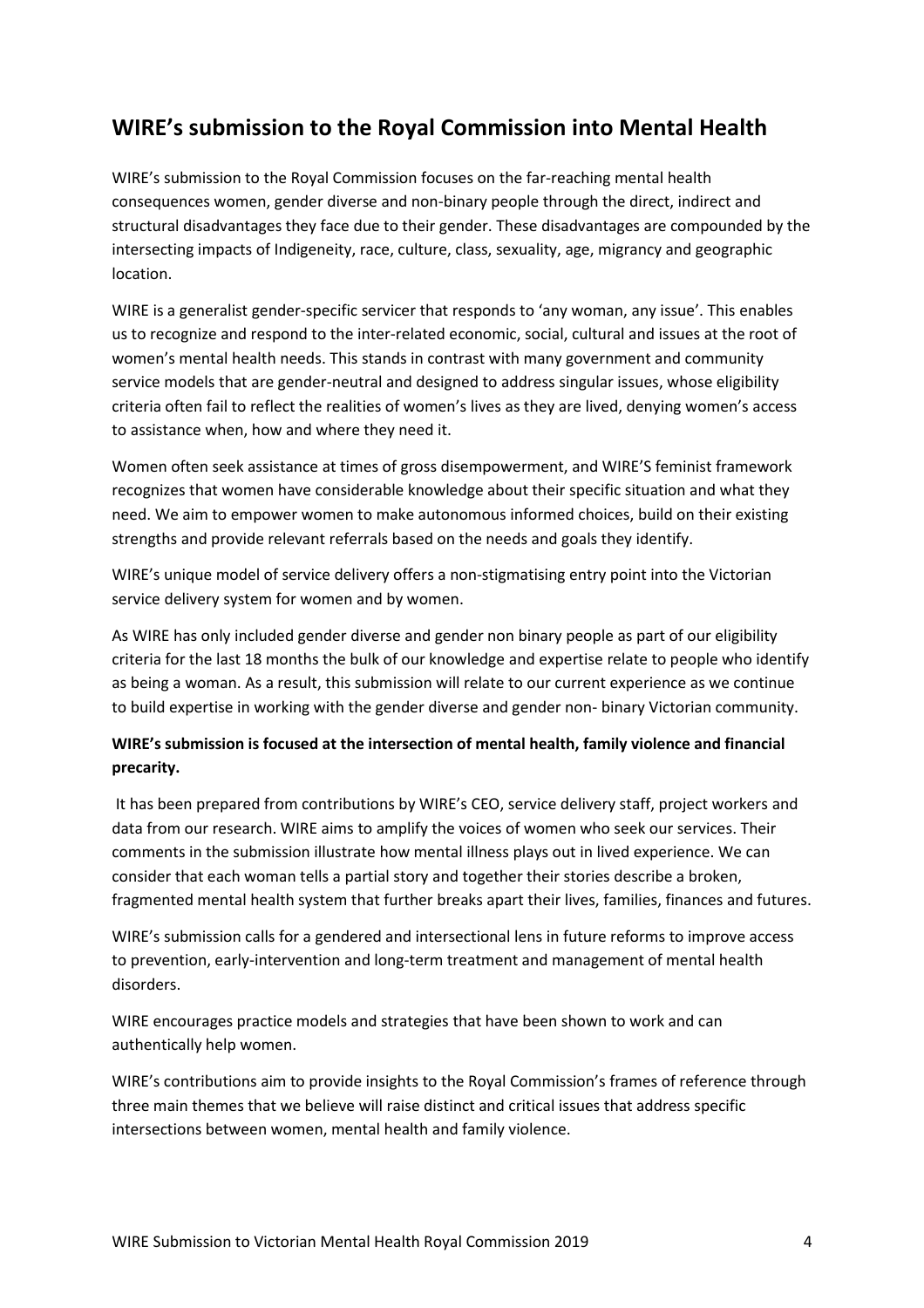# **Main Themes**

# **1. Gender Matters in Mental Health, Race Matters in Mental Health**

There is an urgent need for better recognition of how gender cuts across all socio-economic indicators of risk factors for women's mental health; intersecting race, sex and gender discrimination, violence and abuse, financial inequity, under-employment and homelessness are key issues for many women in Victoria. These factors are inter-dependent and shift across a woman's life course, but at specific points in their lives, they are exposed and made more vulnerable to all forms of physical and non-physical domestic and family violence.

# **2. The mental health impacts of Domestic and Family Violence**

Family violence impacts the mental health of women (and their children) before, during and long after the violence ends. There needs to be access and provision to effective mental health services across all phases of their family violence journeys.

# **3. Money matters in mental health**

It is well established that a lack of money is one of the strongest barriers to women leaving a violent relationship and that victim-survivors, who are mostly women, endure ongoing financial hardship through un- or under-employment, debts, poor credit histories, reliance on income support, and homelessness. Poverty is a key social determinant of mental health, and distinct impacts of financial abuse in family violence and its compounding psychological and emotional impacts need to be recognized and responded to.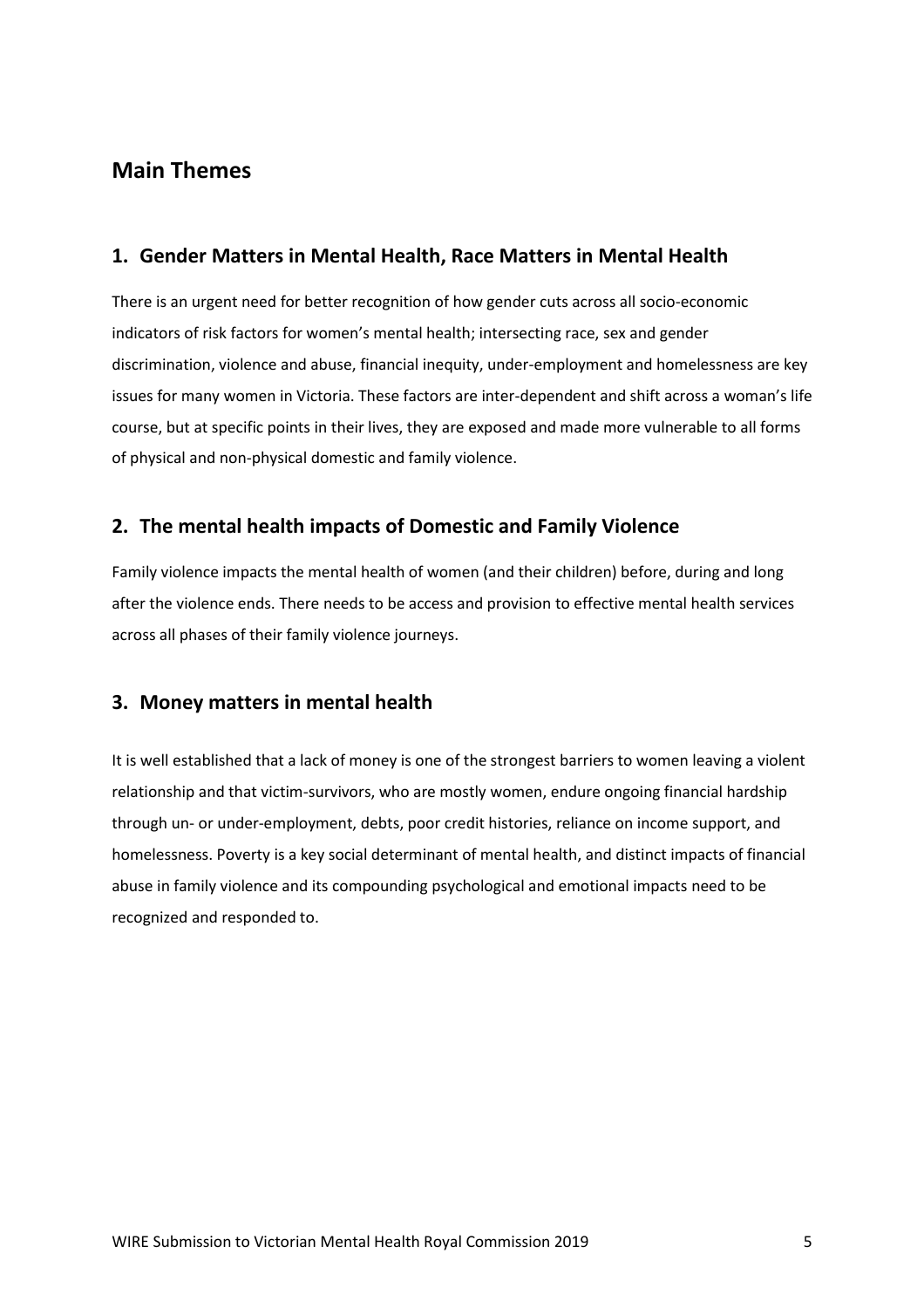# **Definitions used in this submission**

**Family Violence** refers to violence between family members, typically where the perpetrator exercises power and control over another person. The most common and pervasive instances occur in intimate (current or former) partner relationships and are usually referred to as domestic violence. Its use in this submission is inclusive of same-sex partners, elders, and 'familial' or 'familylike" relationships such as related or unrelated carers of people living with disability.

It refers to physical, sexual, emotional, financial and psychological abuses, which frequently overlap. The central element of family violence is an ongoing pattern of perpetration using violent, coercive and/or threatening behaviour where the perpetrator interweaves multiple strategies of physical and sexual violence with non-physical violence (e.g. intimidation, sexual degradation, isolation) as part of a range of tactics to exercise power and control over the victim survivor. The overwhelming majority of acts of domestic violence and sexual assault are perpetrated by men against women, with around 95% of all victims of violence in Australia reporting a male perpetrator.<sup>1</sup>

**Feminist frameworks** centre women's lived experiences and critically addresses power differentials that create complex, intersecting] entrenched gendered barriers that persistently and disproportionately economically disadvantage women in comparison to men. These barriers are structural, social and cultural and perpetuated through patriarchal beliefs and systems (which force gender into the binary categories "man" and woman" only and consider men inherently dominant or superior to women). These beliefs can be acted on by either women or men to entrench gender roles that are unjust and harmful to society.

**Women, Gender Diverse and Non-Binary people (WGDNB):** WIRE services are inclusive of LGBTIQ, non-binary and gender-diverse people who share experiences of oppression due to their gender identification. This reflects WIRE's intersectional framework. Gender also impacts risk factors specific to men, however, this submission refers to women, gender diverse and non-binary people who WIRE serves.

**Intersectional Frameworks** emerged through lived experiences of black and women-of-colour to explain how power shapes identity, and provides nuanced, contextualised analyses of how multiple forms of power operate intersect to compound existing structural oppression and domination according to race, class, age, sexual orientation, gender identification, faith, ability, Indigeneity, migrancy and other differences from the dominant social group. This makes certain groups of women more vulnerable to their health outcomes, and family violence where they face present specific barriers to their exit and recovery. In Australia, Aboriginal, Torres Strait women use intersectionality to contest their systematic oppression through settler colonialism, race, class and gender. Their structural financial exclusion and lack of access to legal rights, employment and economic empowerment have resulted in higher rates of prevalence and morbidity of violence against them (Djirra 2017; Young 2016).<sup>2</sup>

<sup>1</sup> Diemer K (2015) ABS Personal Safety Survey: Additional analysis on relationship and sex of perpetrator. Documents and working papers. Research on violence against women and children, University of Melbourne.

<sup>2</sup> Djirra 2017; Young A (2016) Indigenous Financial Inclusion: Good for Everyone, Investment Magazine March 21.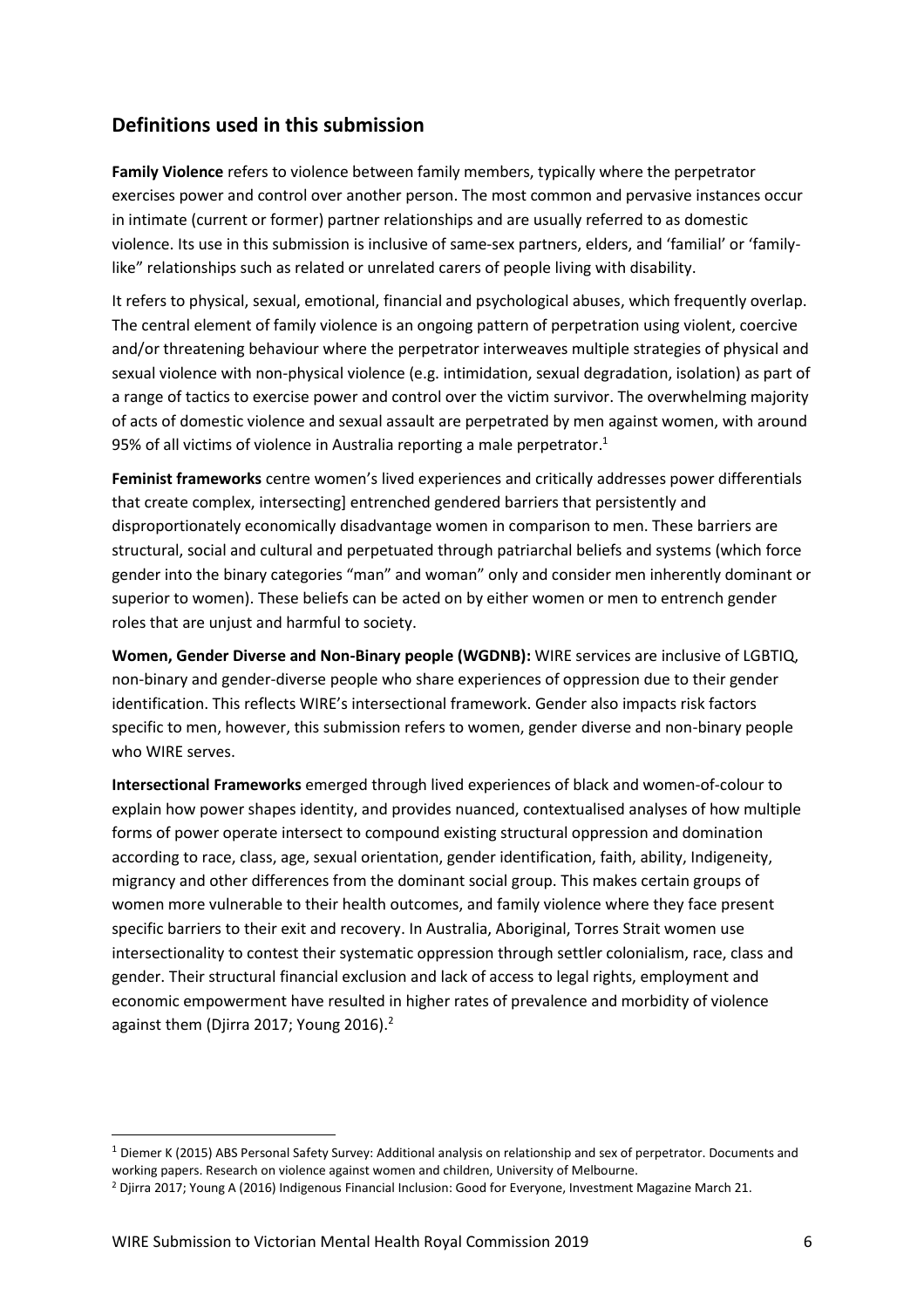# **THEME 1: Gender Matters in Mental Health**

There is an urgent need for greater recognition that gender matters in women's mental health research and practice.<sup>3</sup>

> Research on gender and mental health suggests that conceptions of masculinity and femininity affect major risk factors for internalizing and externalizing problems, including the stressors men and women are exposed to, the coping strategies they use, the social relationships they engage in, and the personal resources and vulnerabilities they develop

> > Rosenfield & Mouzon (2013) 4

A recent series of articles on women's mental health in The Lancet Psychiatry (2016)<sup>5</sup> found a significant lack of gender focused research. In spite of substantial and stable evidence of sex and gender differences in mental disorders regarding prevalence, symptomatology, risk factors and course, $^6$  mental health research is still gender neutral, or overtly sex-biased or gender-biased.<sup>7</sup>

WIRE has consistently found across all its services and research, that women's lives cannot be understood outside of the direct, indirect and systemic impacts of gender inequity. These impacts are compounded by discrimination and exclusion through the intersecting impacts of Indigeneity, institutional sexism and racism, ability, culture, class, sexuality, gender identification, age, migration status, and geographical location.

# **Naming and Framing Mental Health**

 $\overline{a}$ 

Community understandings of mental illness and mental health are impacted by how we name and talk about mental illness, but also through the lens through which it is framed and contextualized both impact the understanding and meanings people make from the messages they receive.

Gendered social norms and values impact mental illness and how it is understood and responded to in the community sector, society at large and in clinical practice.

<sup>&</sup>lt;sup>3</sup> See Fischer J (2017) Women and Mental Health, InPsych 2017, Vol 39 Issue 1 Available: [https://www.psychology.org.au/inpsych/2017/february/fisher.](https://www.psychology.org.au/inpsych/2017/february/fisher)

<sup>4</sup> Rosenfield S & Mouzon D (2013) Gender and Mental Health. In: Aneshensel C.S., Phelan J.C., Bierman A. (eds) https://www.thelancet.com/journals/lanpsy/article/PIIS2215-0366(16)30348-0/fulltext Handbook of the Sociology of Mental Health. Handbooks of Sociology and Social Research. Springer, Dordrecht. <sup>5</sup> The series 'Women's Mental Health' s available at [Lancet Psychiatry 2016.](https://www.thelancet.com/series/women-mental-health)

<sup>6</sup> Riecher-Rössler A (2016) Sex and gender differences in mental disorders, The Lancet Psychiatry, Vol. 4, No. 1

 $^7$  Howard, LM, Ehrlich AM, Gamlen F & Oram S (2016) Gender-neutral mental health research is sex and gender biased, The Lancet Psychiatry, Vol. 4, No. 1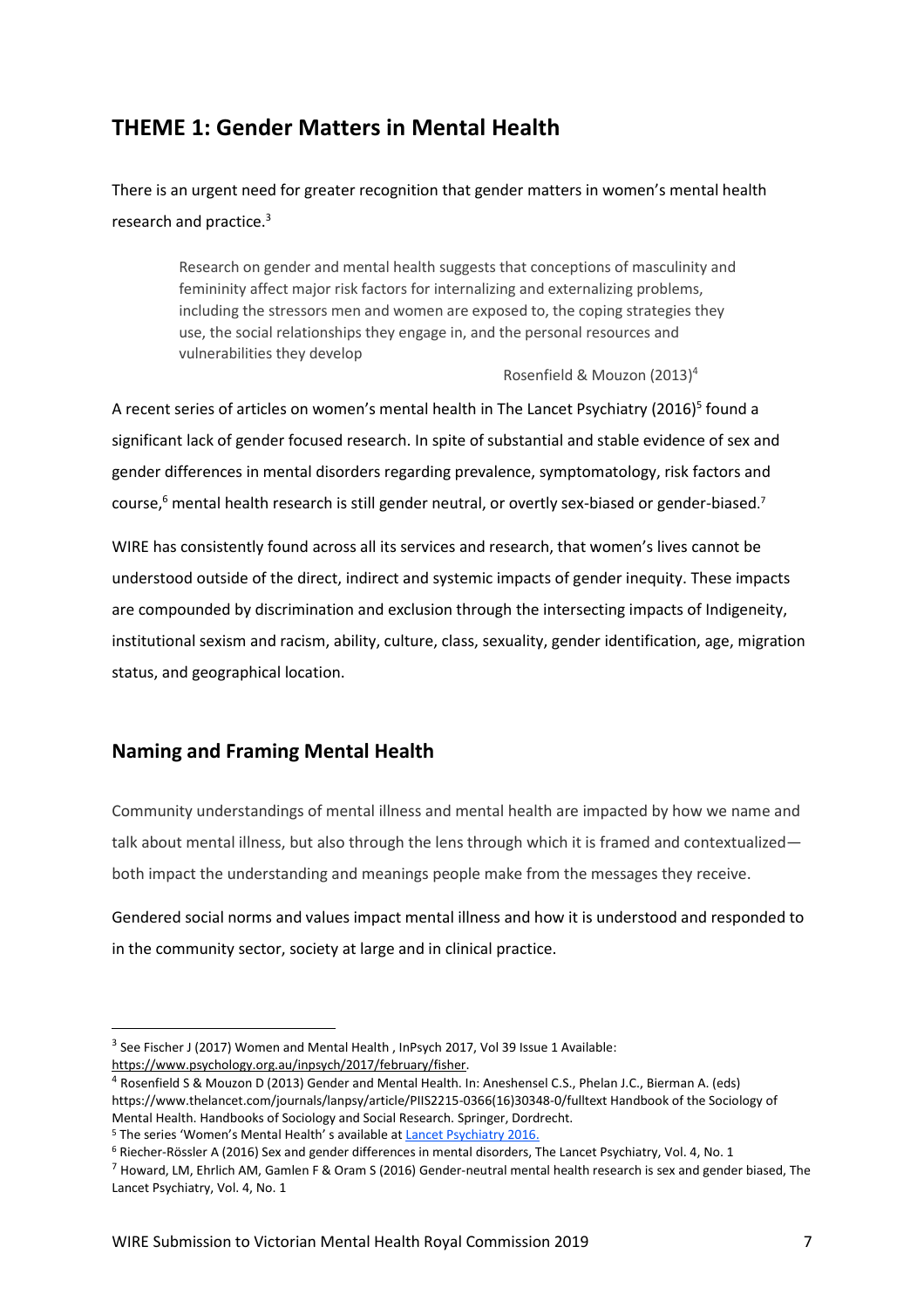Failure to take a gendered approach makes the far-reaching mental health consequences for women and their lived experiences and invisible and un-addressed.

 Part of the problem is the dominance of the bio-medical psychiatric model, which names mental illness according to diagnostic categories (e.g. DSM-5) that attribute labels which stigmatize people and prevent them from seeking help. The dominant discourse frames the overall discourse on mental health in ways that limit or confuse the community's understanding of what mental illness is and disconnect it from how it is experienced.

For women, a long history of disparaging myths and stereotypes around 'women and madness' have emerged through psychiatry that have fetishized their sexuality, labelled them as deviant and difficult, <sup>8</sup> and continue to subject women to deeply entrenched sexist attitudes when experiencing mental illness and seeking help. Added to the anti-feminist sentiment and misogyny that abounds, making a gender focus an urgent imperative in mental health, particularly where it intersects with family violence and financial abuse (see p. 22 of this submission).

A gender lens is important for members of the LGBTI communities who, as a whole, are at increased risk of suicidality and self-harm, and experiencing and being diagnosed with depression and anxiety and other mental disorders. Disaggregated data collection is needed to capture differences in mental health between lesbian and bisexual women and gay and bisexual men, and between LGBT people and trans and gender diverse people and those with intersexed variations.<sup>9</sup> Furthermore, research methodologies need to go beyond statistics, to centralize gender and lived experience and employ intersectional analyses to address the compounding impacts when gender and sexual orientation categories intersect with other social stratifications like race, culture, geographic locations, and disability. Notably, it is experiences of stigma, prejudice, discrimination and abuse on the basis of being LGBTI that directly impact mental health outcomes for this group, that require sociocultural approaches to dismantle negative and exclusionary social attitudes and perceptions.

 A major issue is that bio-medical psychiatric discourse fails to adequately address the pervasive socioeconomic and structural causes of poor mental health. This perpetuates the notion that mental illness takes place in a vacuum, that it is primarily biological, and intrinsic to the individual. This framing fosters attitudes that having a mental disorder is a sign of weakness, or failure, and induces shame and fear that adds to stigmatization by others and selfstigmatization. The individualization of mental illness can also perpetuate victim-blaming,

<sup>8</sup> Ussher, JM (2011) The Madness of Women Myth and Experience, London: Routledge

<sup>9</sup> National LGBTI Health Alliance. Available at[: https://lgbtihealth.org.au/statistics/](https://lgbtihealth.org.au/statistics/)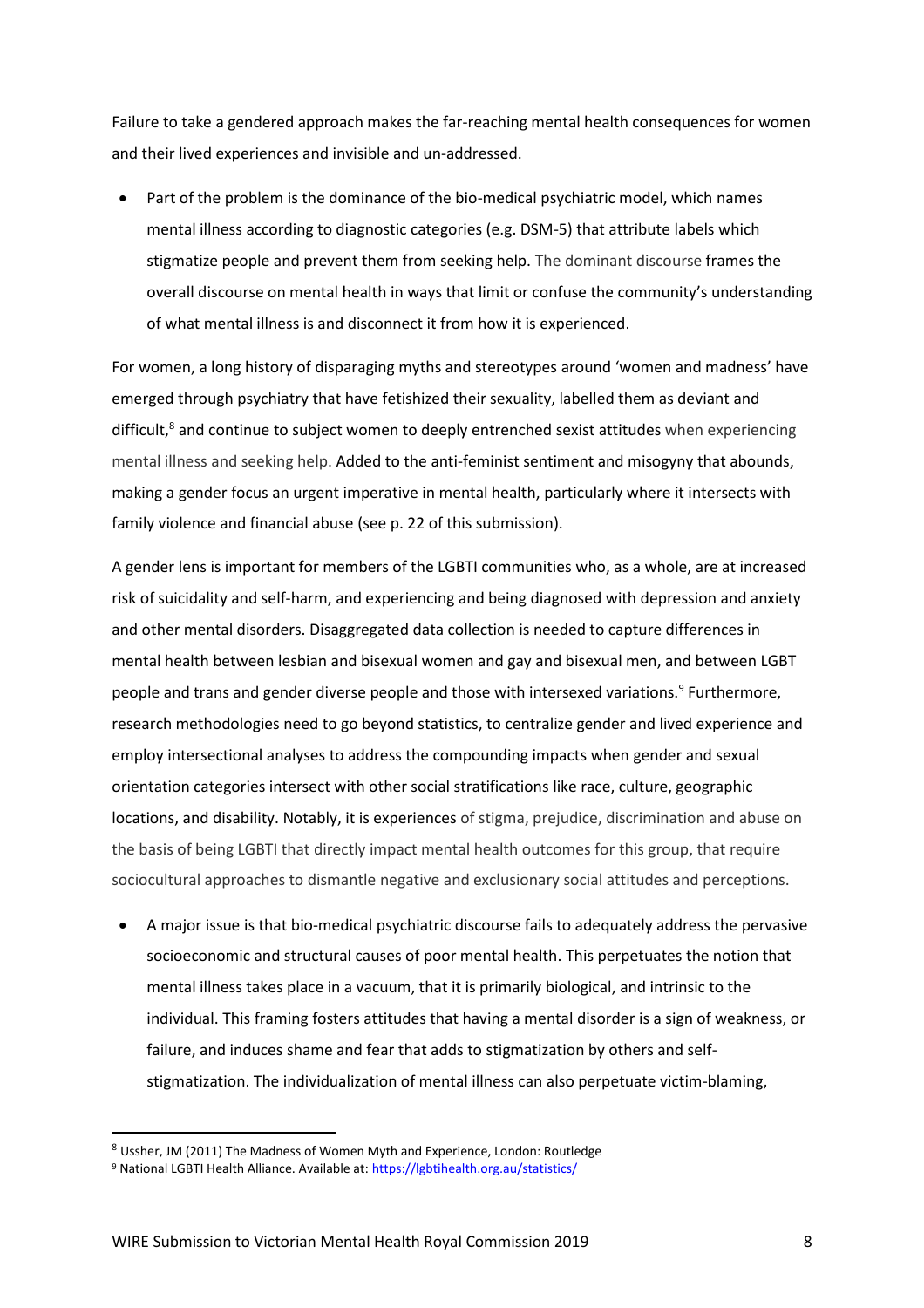particularly when services and programs are designed to change the behaviour of the person rather than work to improve their external circumstances.

- It is vital to centralize socioeconomic factors in women's mental health, where the links between lower socioeconomic status and negative mental health outcomes are well established in Australia and internationally.<sup>10</sup> Women disproportionately experience poverty and socio-economic disadvantage due to the combined impacts of sex and gender discrimination, violence, unpaid domestic, caring and emotional labour, interrupted and substantially lower labour force participation rates, engagement in part-time, lower paid, insecure work, lower average wages then men (the gender pay gap is around 15% in Australia)<sup>11</sup>, less superannuation, and underrepresentation in government and management. These social and cultural determinants of mental health are inter-dependent and accumulate throughout women's life course and worsen in times of social and economic decline.
- The bio-medical frame also favours pharmacological interventions which detracts from the development and provision of wholistic, healing, and culturally relevant models of mental health treatment and supports which women ask for.

I wish there was somewhere I could go… like a sanctuary, where you could go in, even stay for a week or something and support people would be there if you needed to speak to someone. And no one pushed you. That type of place where you could get a lot of answers. People heal in different ways, and different types of meditation are also really useful.

Chrissy, research participant

<sup>&</sup>lt;sup>10</sup> World Health Organisation (2005), Gender in Mental Health Research, Department of Gender, Women and Health Family and Community Health, Geneva: WHO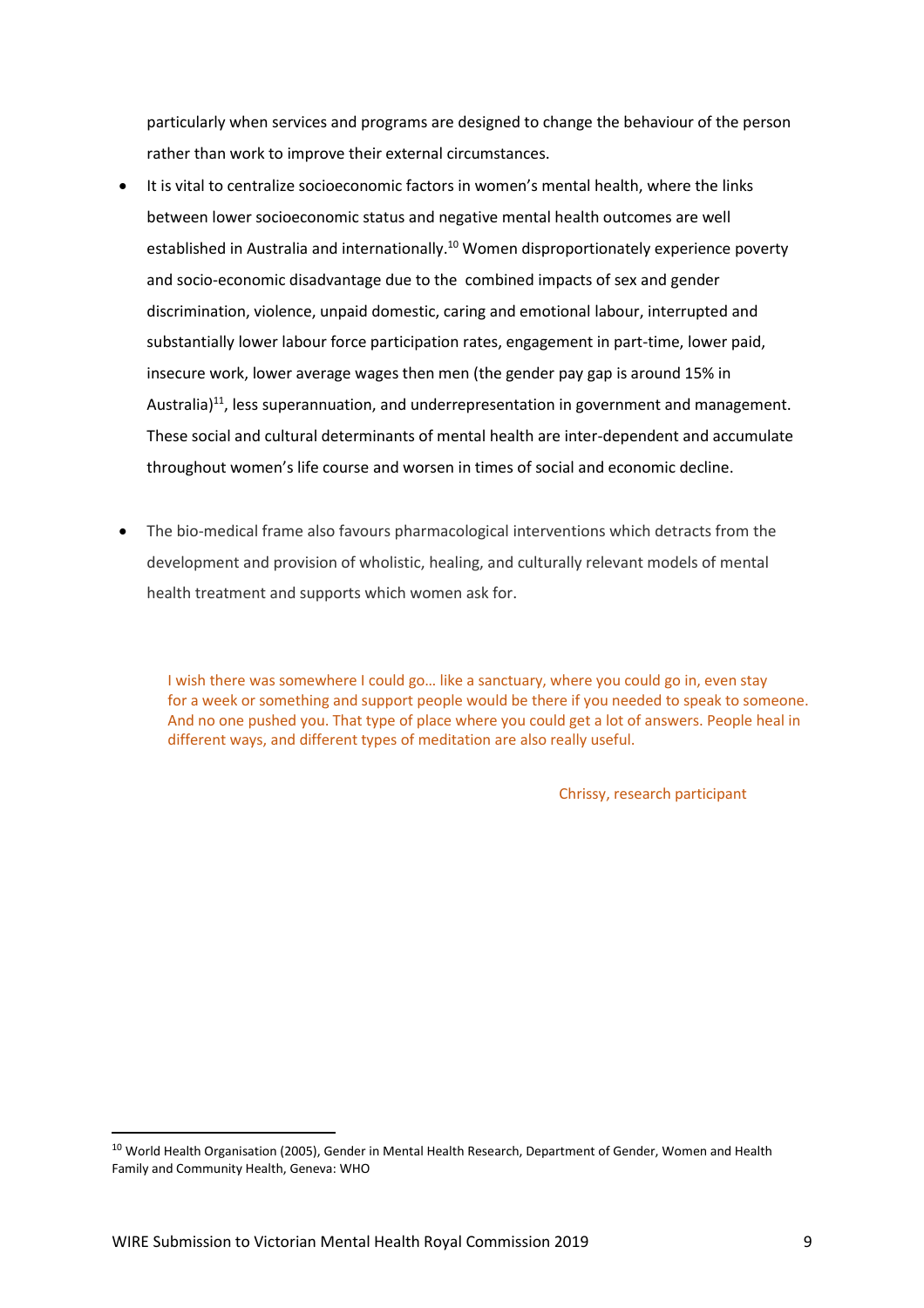# **What WIRE Staff Say**

In their comments for this submission, workers and team leaders who staff WIRE's telephone and walk-in services stressed the limitations of a gender-blind approach to mental health care.

Their comments below speak to the burgeoning stresses of isolation, exclusion and alienation faced by service-users with mental illness, which they believe cannot be solved through a biomedical pharmacological approach alone.

> "Almost every single caller would show signs of direct or indirect mental un-wellness. In the two and a half years I have worked at WIRE, only two callers did not have mental health issues"

> "The causes of mental health problems we see are due to structural oppressions that are not recognized or understood in mainstream mental health practice, which frames mental illness as an individual's issues, residing in the person-rather than the system."

• The existing system is difficult to navigate and vastly inadequate for those requiring inpatient care, formal counselling, and face-to-face support.

"You often get service-users calling on behalf of themselves or someone else to get support about safety for a mentally ill person who has been admitted to a facility and discharged too quickly, too early."

"The clinic system, and the services and programs for mental health are not integrated and connected. This makes it hard for someone who has mental illness to know where to go to for support. People often approach mental illness from trauma and abuse as being transient with the focus on pushing people to move forwards rather than healing and acknowledging trauma/experiences of abuse become part of a person's existence."

"Face-to-face support is so important. Women come in and say, "I feel like I'm going crazy." If family violence is recognized and named, once they can see the dynamics of power and control, they are no longer in that state. The healing can begin if family violence is acknowledged and named."

 Lack of gender informed mental health practice members creates a serious gap in serviceusers from the LGBT community and those experiencing co-occurring conditions or accessing multiple services.

"A service user I spoke to had tried to discuss their distress from homophobic attitudes they were experiencing, and the mental health practitioner tried to 'talk them out' of being gay. They totally invalidated her experience, and placed all the requirement to change onto her, to adapt to a hostile environment- this is victim-blaming and disempowering."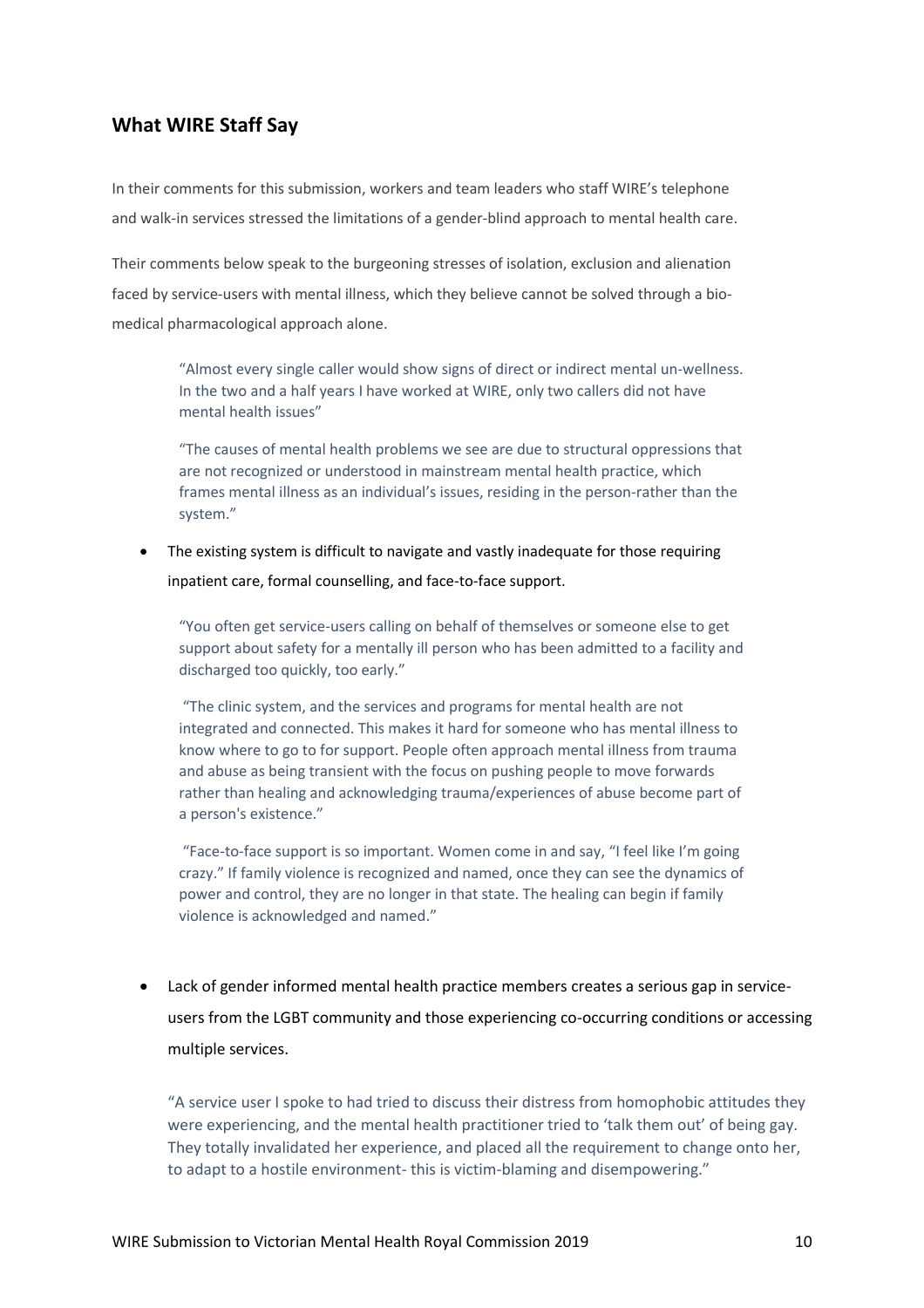"If a woman is using alcohol or drugs to cope with violence, counsellors will focus on the drug/alcohol use rather than the violence, which only further stigmatizes her as well as shuts her up about talking about the violence. The drug use becomes the cause of depression of anxiety for victim-survivor. On the other hand, if the perpetrator is using alcohol/drugs, the counsellor is likely to also focus on the drugs/alcohol as a reason to use violence, rather than seeing it as a choice he has made. The drug use becomes the cause of depression of anxiety for victim-survivor. and they are perpetrating."

WIRE staff also had ideas about what would improve conditions for people experiencing mental health problems, particularly in terms of reducing social isolation and building support within their own communities.

"People are very re-assured by the Mental Health Care Plan, but it was reduced to 12, then 10 and now its 6 sessions, and you have to go back to the GP to get more. This is hard for some women, especially if they are on Newstart are can't afford to go or are so stressed out. Increasing it to 18-20 and making it easier to access would help more."

"There need to be places in the community where people can go, meet, be with each other. Mental illness is very isolating, that is a huge problem. Places where there is tea and coffee free, information, books to read. Many people who are marginalized find strength from social justice spaces, are also interested in changing and transforming the systems that harm them, that harm everybody… like the environment, racism. Meeting others is supportive and can be empowering. And builds communities locally, provides a local response and more understanding in that community. The ['Man Walk' for](https://www.illawarramercury.com.au/story/6233569/safe-place-for-blokes-wollongong-man-walk-goes-viral-on-facebook/) example, is great… men walk, talk and support each other. This flips the coin, the deficit model, the negativity you hear in the media and can build awareness, purposeful connections."

- WIRE's AMICA Club a lunch and activity program for women and non binary and gender diverse people who are experiencing homelessness and isolation has a high percentage of service user that have or are experiencing mental health issues. "A safe place to talk and be accepted" is commonly cited by AMICA Club participates as one of the most useful and life affirming aspects of the program. The seemingly simple act of accepting someone for who they are has benefits for people's confidence and mental health that are profound.
- The AMICA program includes art- based activities, Yoga, and dance, which service-users find empowering and healing.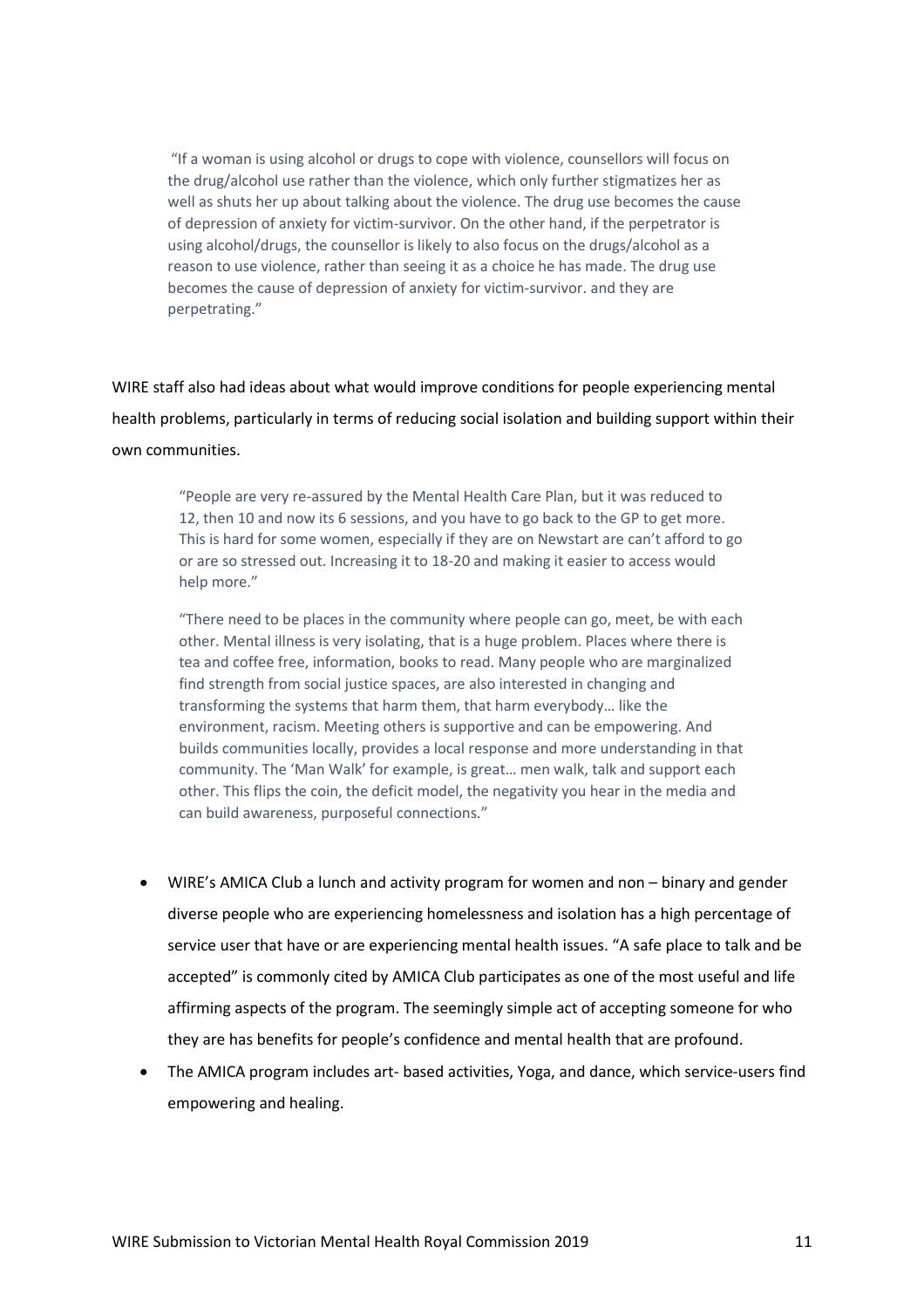# **Race Matters in Mental Health**

Racism damages mental health via multiple pathways, directly and indirectly. The unconscionable barriers to access healthcare resulting from intergenerational trauma, loss, dispossession and systemic racism are yet to be addressed. The Victorian Government Report 'Racism in Victoria and what it means for the health of Victorians' (DHHS 2017) found race to be a key social determinant that significantly damages both the mental and physical health of Aboriginal Victorians and people speaking non-European languages. The study found

- people experiencing frequent institutional and interpersonal racism were almost five times more likely to have poor mental health that those who do not, and that
- racism more strongly impacted mental health than other risk factors such as smoking, obesity and mental ill-health.
- Greater socioeconomic status correlated with reduced experiences of racism.<sup>12</sup>

A study of racism experienced by Aboriginal Victorians in health settings (Paradise et al. 2014) found racism to be associated with very high levels of psychological distress and that racism in health setting may have a more negative impact than racism in other settings. $^{13}$ 

Dugeon and Pickett  $(2000)^{14}$  report reluctance to engage with psychology as a profession that has 'historically reflected and influenced mainstream Western scientific values that have perpetuated and excused racism, enlisted it to justify practices of assimilation and oppression … [and has been] complicit in the colonising process … [that] has objectified, dehumanised and devalued those from culturally different groups'. 15

 The impact of racism as a mental health indicator needs to be high on the agenda of mental health reforms. At present, it remains difficult to name racism and to talk about it, especially for women. It is still the case that Aboriginal women who speak out against persisting

 $\overline{a}$ <sup>12</sup> DHSS (2017) Racism in Victoria and what it means for the health of Victorians, State Government of Victoria, Melbourne. The ethnic groups most likely to experience racism are Eastern and Southern European, New Zealander and South Pacific Islanders, Aboriginal and Torres Strait, Islanders, Middle Eastern, Asian, Sub-Saharan African and Latin American. <sup>13</sup> Kelaher MA, Ferdinand AS & Paradies Y (2014), Experiencing racism in health care: the mental health impacts for

Victorian Aboriginal communities, Med J Aust 2014; 201 (1): 44-47. <sup>14</sup> Dudgeon P, & Pickett H. (2000) Psychology and reconciliation: Australian perspectives. Australian Psychologist. 2000; 35(2):82-87.

<sup>15</sup> See Walker, R (2014)[, Introduction to National Standards for the Mental Health Workforce Chapters 11-15.](https://www.researchgate.net/publication/259715529_Introduction_to_National_Standards_for_the_Mental_Health_Workforce)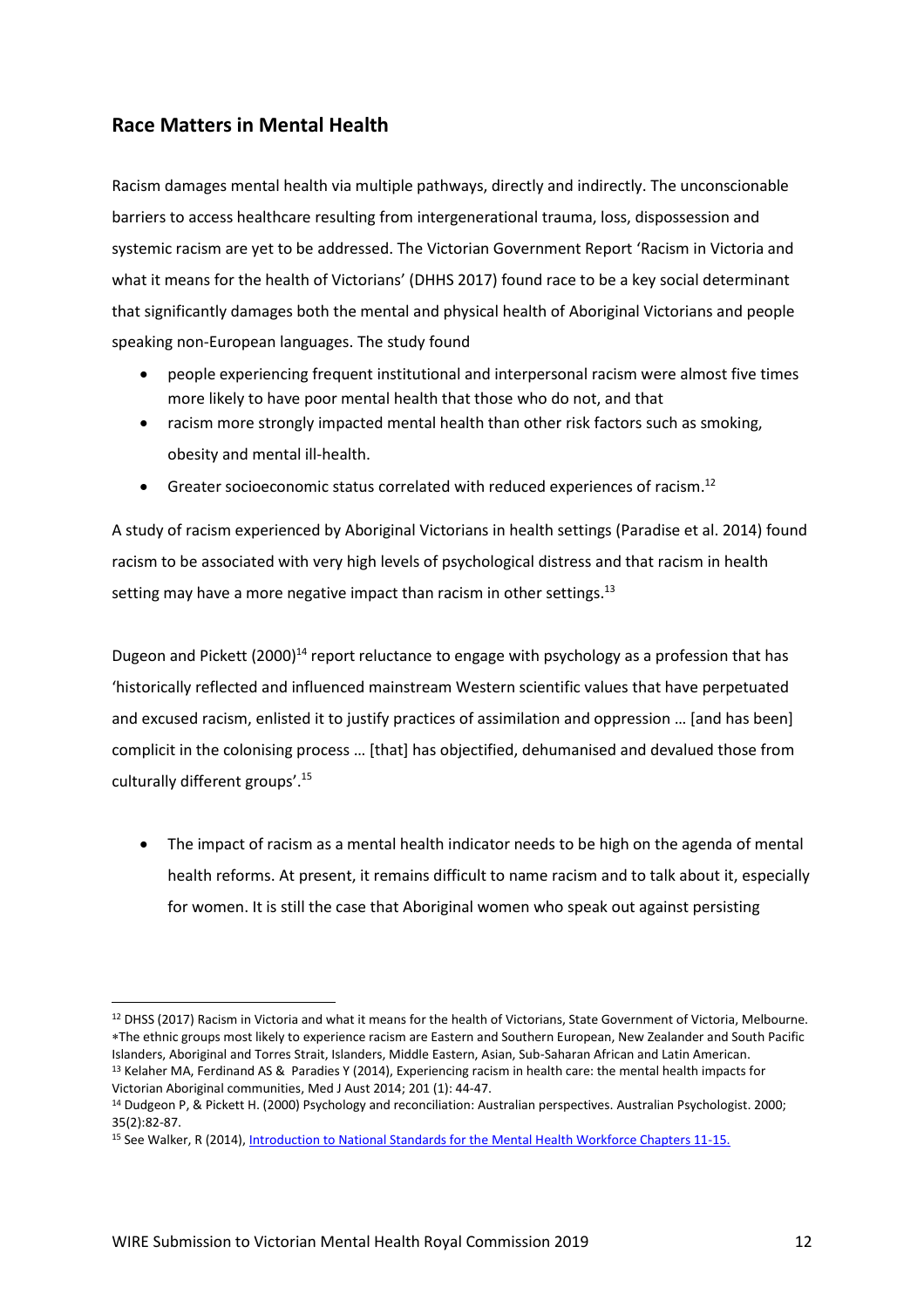colonial structures and racism are subject to disparaging stereotypes in the media and represented as "angry black women".<sup>16</sup>

 Counselling, psychology and therapy practitioners need to be able to understand and address the dynamics of racism and sexism for women of colour, who do not fit into the available categories of "CALD" or "ATSI" but who nevertheless deal with the everyday institutional racism/sexism of a dominant heterosexual male privileged white society and workplace.

"It's impossible to find a counsellor or psychologist who is across race and gender…you spend all the time trying to justify and explain the impacts of racism on you, on your kids…you're constantly having to educate them… so you're getting no help for yourself. It's exhausting."

WIRE staff, woman of colour.

• It is important for Aboriginal and women of colour to access, but also be able to provide psychological support that is race/gender informed. However, the fields of psychology and counselling are currently dominated by Anglo/Euro Australians and 'impenetrable' for other ethnic communities to enter (personal communication, Primary Health Prevention organisation).<sup>17</sup>

<sup>&</sup>lt;sup>16</sup> '[The Audacity of Anger](SUBMISSION%20TO%20THE%20VICTORIAN%20ROYAL%20COMMISSION%20INTO%20MENTAL%20HEALTH)', by Chelsea Bond, Indigenous X, January 29<sup>th</sup>, 2018.

<sup>&</sup>lt;sup>17</sup> Personal communication, Primary Health organization.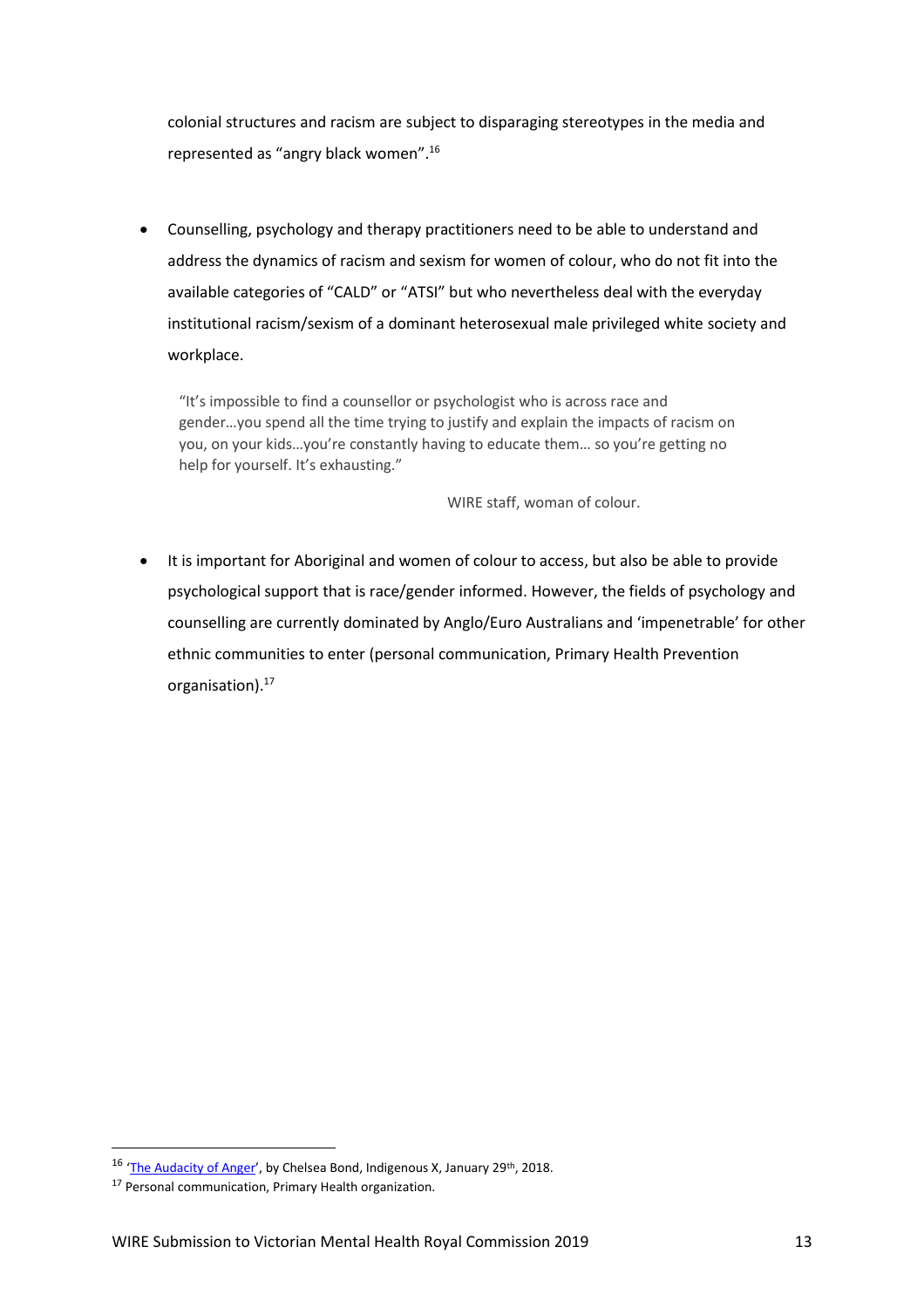# **RECOMMENDATIONS FOR GENDER /RACE INFORMED MENTAL HEALTH SERVICES**

#### **An intersectional approach**

- Address the direct, indirect and structural/systemic impacts of gender inequity on women, LGBT, intersex and gender-diverse people.
- Develop an intersectional gendered approach in reforms to shift the paradigm of research and therapeutic approaches in order to develop effective psychosocial solutions to mental illness and health.
- Place a higher priority on race in intersectional approaches and create robust and effective anti-racism strategies in mental health care.

#### **Funding for Workforce Education and Training**

- Urgently increase funding, education and training for community controlled and selfdetermining mental health workers from Aboriginal and Torres Straits Islander communities.
- Invest in training on intersectionality and anti-racism to developed and developed by Aboriginal women, women from diverse ethnic and racial backgrounds, and gender-diverse people.
- Invest in recruitment and training of mental health professionals from First Peoples and culturally diverse backgrounds. This needs to include psychiatrists, psychologists, therapists, counsellors as well as nurses and support workers, where these groups are currently concentrated.
- Train and engage bi-cultural/bi-lingual mental health workers practitioners from culturally and linguistically diverse backgrounds and newly arrived communities.
- Educate health care professionals in race and racism at tertiary education preferably taught by racially/culturally/gender diverse educators.

#### **Research and Data Collection**

- Data collection that is inclusive of gender identity (women or men, cis- or transgendered, intersex or other identity), sexuality (inclusive of lesbian, gay bi-sexual or queer), race, culture and disability (physical, sensory, cognitive and intellectual disabilities).
- Facilitate more "joined up thinking" around gender and socioeconomic risk factors through qualitative research and authentic user-led methods.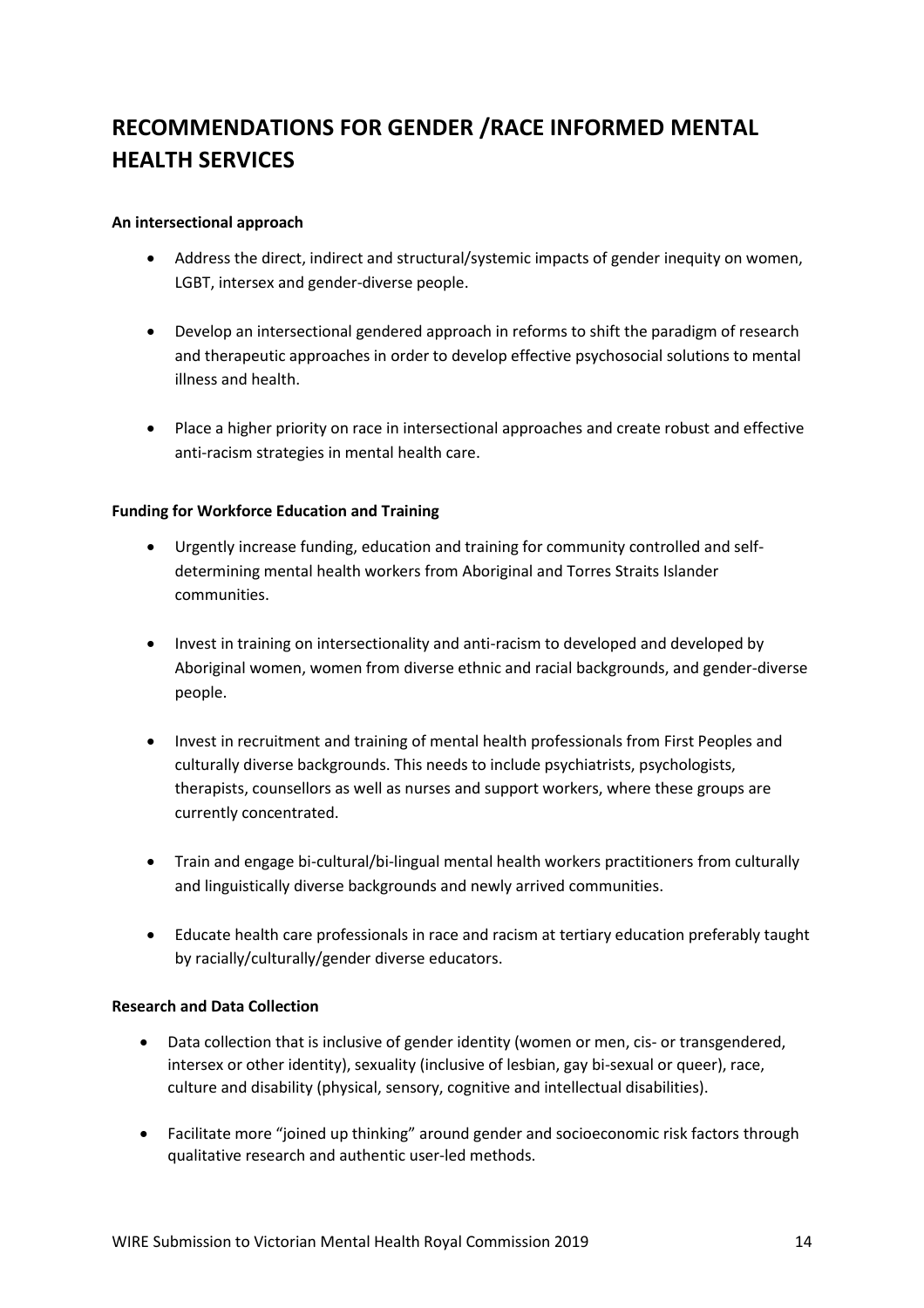Develop more clarity and consistency need to be made regarding terminology and how we talk about mental illness, mental health and wellbeing across sectors and disciplines.

#### **Programs, Services and Practice models**

- Fund women-specific services and gender-sensitive mental health programs, which currently are provided through not-for-profit organisations or voluntarily, and are severely under-funded.
- Engage mental health peer support workers who not only share the experience of mental illness but also share experiences of being racialized and experiencing sexism.
- Develop and provide affordable access to race/gender/culturally aware counselling, therapy and healing programs developed by women from diverse ethnic and racial backgrounds including victim-survivors.
- Develop and implement programs using a feminist and intersectional lens that enable service users experiencing multiple oppressions to have a central place within the group.
- Build and maintain mental wellbeing, through funding for projects that create safe places for women, gender diverse and gender non- binary people experiencing isolation to socialize and be affirmed and validated. These safe places must provide a space for participants to forms friendships and share experiences within a strength-based approach.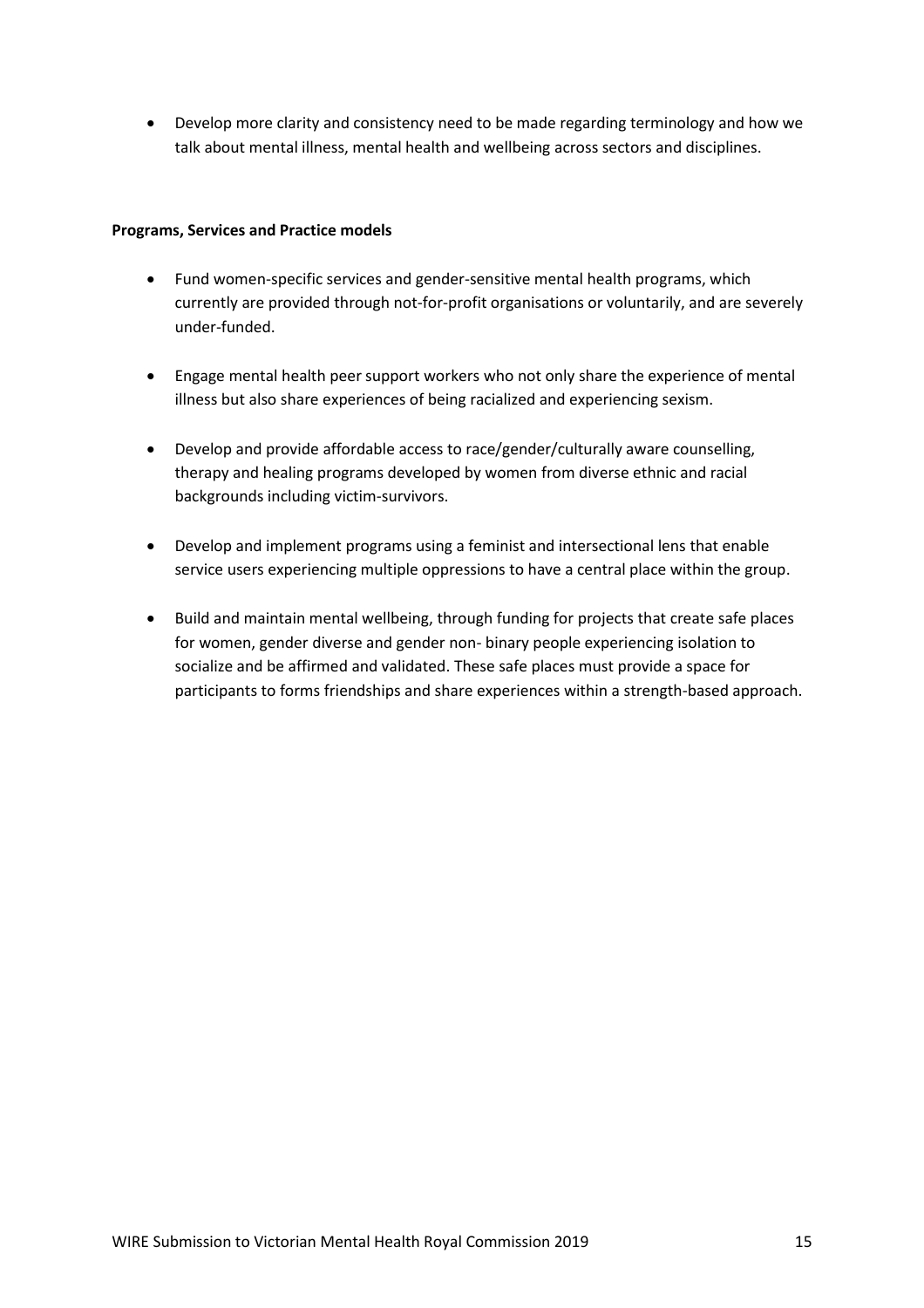# **THEME 2: Mental health and family violence have a two-way causal association.**

The deleterious impacts of domestic and family violence on women's health, particularly mental health is well established globally.<sup>18</sup> Mental health and family violence have a two-way causal relationship: poor mental health increases the chance of victimization through family violence, and family violence significantly impacts victim survivors' mental health and that of children in their care. <sup>19</sup> Women experiencing family violence conditions commonly experience depression, anxiety, eating disorders, suicidal ideation, post -traumatic stress disorders, bi-polar disorders,substance abuse and alcohol-use disorders.

Australian research by the ANROWS (2016)<sup>20</sup> and the Australian Institute of Health and Welfare  $(2016)^{21}$  on the burden of disease for women victim-survivors of domestic and family violence has shown that intimate partner violence in both cohabiting and non-cohabiting relationships and emotional abuse affects one in three women since the age of 15.

- Intimate partner violence contributes an estimated 5.1 percent to the disease burden in Australian women aged 18-44 years and 2.2% of the burden in women of all ages over 18.
- For women aged 18- 44 years, violence contributes more to the burden than any other wellknown risk factors like tobacco use, high cholesterol or use of illicit drugs.
- Mental health conditions account for the largest proportion of the disease burden for women: depressive disorders account for 36 % and anxiety disorders for 33 %. Together they account for around 70% of the burden.
- IPV is estimated to contribute five times more to the burden of disease among Indigenous than non-Indigenous women.
- Women associate the onset of mental disorders to experiences of control, abuse and violence and ending abusive relationship correlated with improved mental health.<sup>22</sup>

 $\overline{a}$ <sup>18</sup> World Health Organization (2013) Responding to intimate partner violence and sexual violence against women: WHO clinical and policy guidelines. Geneva: World Health Organization. Quadara A (2015) Implementing trauma-informed systems of care in health settings: The WITH study. State of knowledge paper Sydney: ANROWS

<sup>19</sup> Oram S, Khalifeh H, & Howard LM (2017) Violence against women and mental health, Lancet Psychiatry, 4: 159-70. <sup>20</sup> Webster, K. (2016) A preventable burden: Measuring and addressing the prevalence and health impacts of intimate partner violence in Australian women. ANROWS Compass, 07/2016, Sydney, NSW: ANROWS

<sup>21</sup> Australian Institute of Health and Welfare. (2016*)* Australian Burden of Disease Study: impact and causes of illness and death in Australia 2011. Australian Burden of Disease Study series no. 3, Canberra: AIHW

<sup>&</sup>lt;sup>22</sup> Laing L, Toivonen C, Irwin J, & Napier, L (2010) "They never asked me anything about that": The stories of women who experience domestic violence and mental health concerns/illness. Faculty of Education and Social Work, University of Sydney.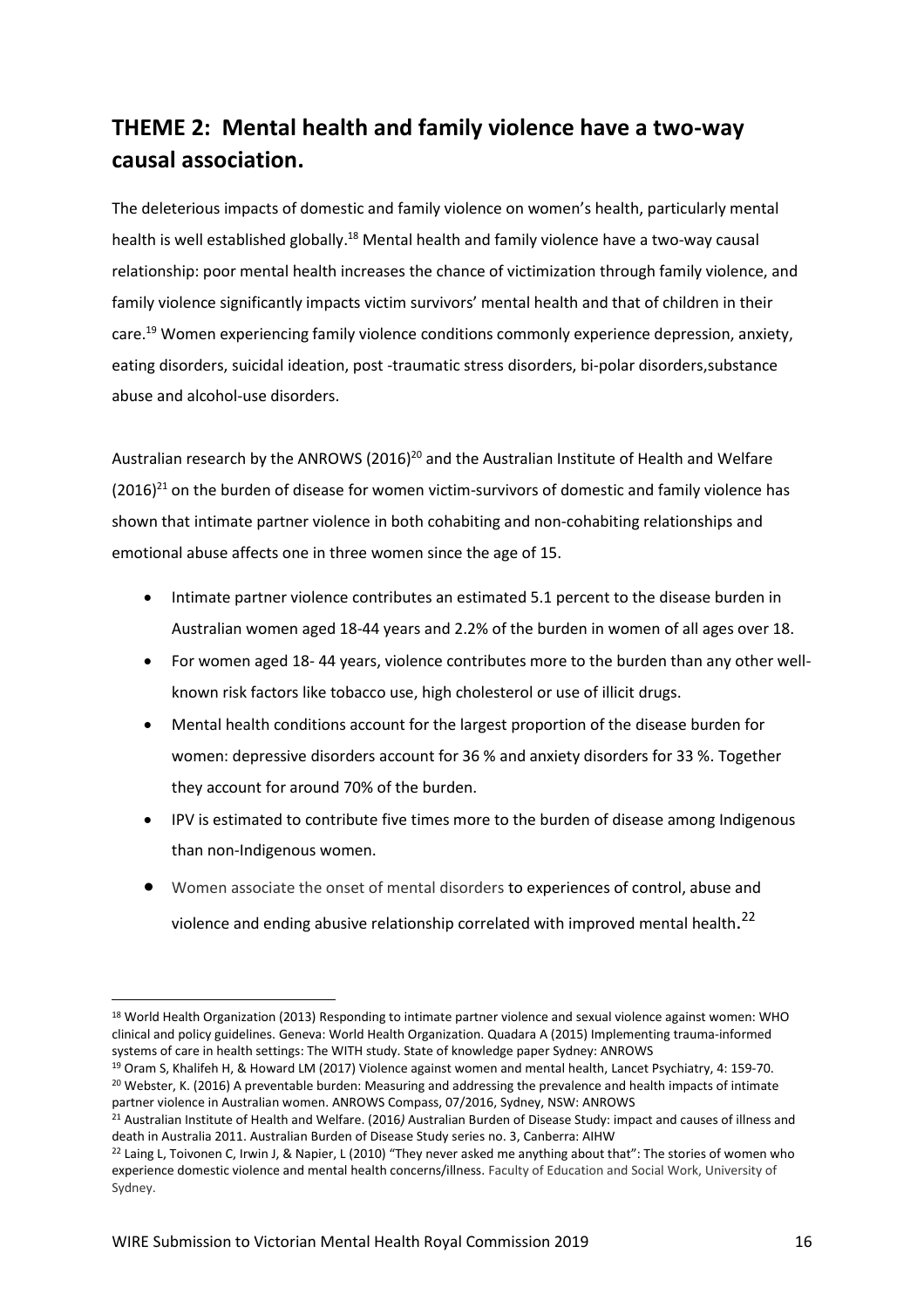# **Lived Experience needs to be central to understanding and responding the impacts of family violence and mental health**

WIRE's research (and other qualitative studies that focus on women's lived experience) of family violence understands the perpetration of family violence as a systemic pattern of violent behaviours that takes place along a continuum and occurs over time (rather than a single moment or event, although it may be a single incident that catalyses victims to seek formal help). The quotes below (and throughout the rest of the submission) are what Victorian victim-survivors have told WIRE in a recent research project examining the financial impacts of family violence (Fernando 2018).<sup>23</sup> They illustrate how family violence impacted their mental health at different phases of their journeys during violent relationships, at crisis and separation, and into the long-term, sometimes decades after separation. \*All names and identifying information have been changed.

#### **During Violent Relationships**

 $\overline{a}$ 

 Family violence incurs constant emotional labour work that taxes victim-survivors' mental capacity. Victim-survivors are constantly 'switched on' and over-focused on pressing needs for safety and survival. They are flooded with internalised shame and guilt, terror, and isolation, resulting in a multilayered and complex state of emotional, cognitive and psychological trauma.

I was going to drive off a bridge. I genuinely thought that I was the one that was wrong, I was the one that was going completely crazy. The same state of the state of the state of the state of the state of the state of the state of the state of the state of the state of the state of the state of the state of the state o

I made a serious suicide attempt during the abusive relationship and ended up in a psychiatric facility for three months. The state of the state of the state of the state of the state of the state of the state of the state of the state of the state of the state of the state of the state of the state of the state of

I woke up and I wanted to kill myself…Then I said, Wow I need help. So, this is when I made a phone call. That was that moment.

#### Lexi, 30s

I didn't identify it as domestic violence until I was suicidal. I was so broken one night I was going to go and throw myself under the train. I rang Lifeline. I said, 'please come and take my children because I can't go on anymore because of the abuse'. I had no money, I had no one, he had completely isolated me, and I was exhausted, and I had a small baby and my son. She said, 'this is domestic violence' and it was the first time somebody put a label on it. I said, 'but he doesn't hit me' and she said, 'no this IS domestic violence' and put me through to a domestic violence agency.

(Diana, 40s)

<sup>&</sup>lt;sup>23</sup> Fernando N (2018) When's the right time to talk about money? Financial Teachable Moments for women affected by [Family Violence, Melbourne: WIRE](https://www.wire.org.au/teachable-moments/)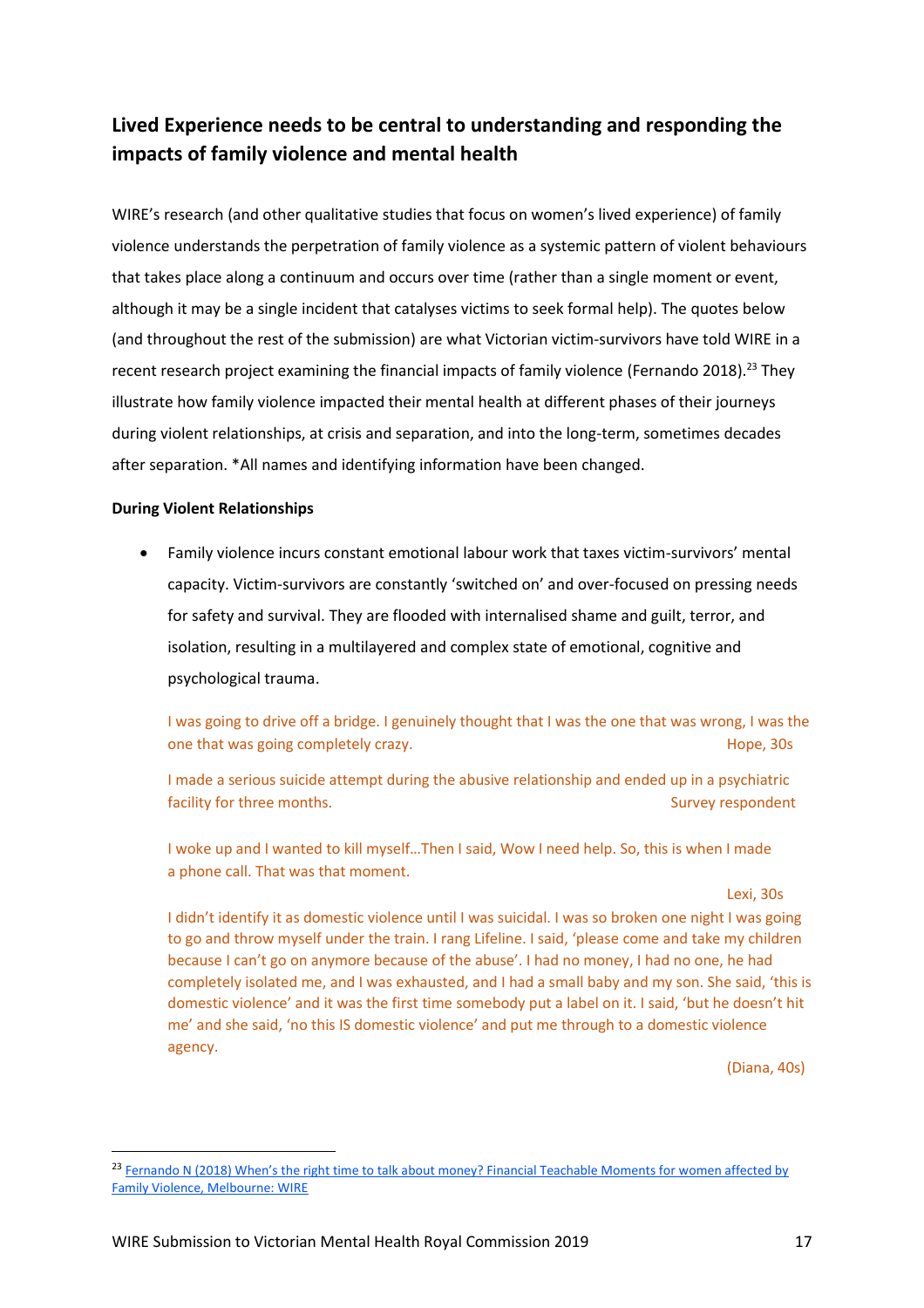Physical, sexual, emotional and financial abuse often occur together, but emotional abuse can be as harmful, if not more so, than physical and sexual violence with a higher likelihood of victim survivors developing poor mental health.<sup>24</sup> The quotes below illustrate the continuum of violence women experienced, it's overlapping forms and the insidious nature of financial abuse that makes it difficult to identify by victim survivors themselves, as well as professionals, friends and family.

I experienced verbal abuse, isolation, financial, emotional spiritual and physical abuse.

Survey Respondent

I could count on my hand how many times he was seriously violent with me but the interrogation — every single day. He'd track me on his mobile phone … Ask the kids 'Who was she talking to? Did she stop?' Every few months he'd drink, or something would go wrong, and it would become physical. He left me with a \$20 000 debt. The kids and I left barefoot. I was bleeding. It was not pretty. The matter of the case, 40s

I didn't have a whole lot of physical violence … a lot of it was more emotional and psychological … I was ripped off by both my ex-husbands. I knew I was in 'family violence' but I didn't quite realise it was financial abuse till after. Val, 50s

When people hear 'family violence' they think it's mostly physical… people have no idea of the mental, emotional, financial abuse. The physical violence is just the tip of the iceberg. I would prefer to be hit than half of the emotional abuse. The hurting is so much easier. You can hear it, name it, see it, instead of thinking 'Did he really say that'?

Erica, 30s

 For Aboriginal and Torres Straits Islander women, higher rates of prevalence and morbidity of violence are directly related to structural financial exclusion, lack of access to legal rights, employment, housing, health care, higher rates of child removal, and incarceration. Aboriginal and Torres Strait Islander women represent 2% of Australia's female population but make up 34% of all women in prison, due to disproportionate levels of trauma and intersecting forms of discrimination which cut across lines of race, gender and socioeconomic status.

 $\overline{\phantom{a}}$ 

<sup>24</sup> Webster, 2016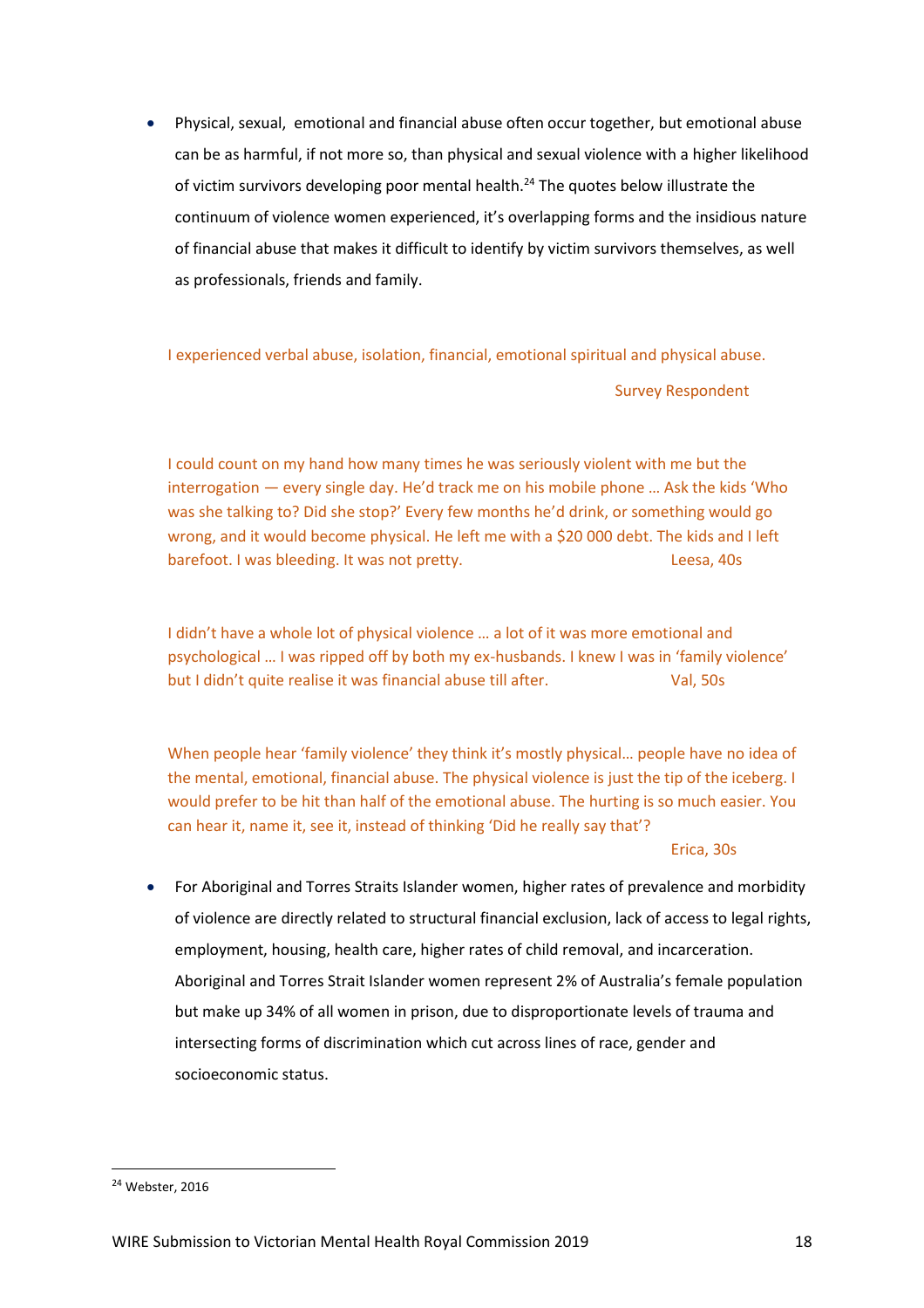There is a direct connection between the fact that 80% of Indigenous women in prison are mothers and the rapidly increasing rates of the removal of Indigenous children from families into out-of-home care.

June Oscar, Aboriginal and Torres Strait Islander social justice commissioner 2019. 25

 Mental health services and GP's can fail to recognize the connections between family violence and mental illness, which can place women at risk of further violence and compromise their mental health. WIRE Research participants Adele, Rosemary and Erica, among others, wished that the GPs, psychiatrists and psychologists they consulted during and also after the relationship were trained to identify family violence for women presenting with depression and anxiety.

Instead of giving me drugs, if somebody identified [family violence] I may well have been able to do something. It would have been a bit late, but it would have been earlier than what it was. That would have helped me. Adele, 60s and the method of the method of the method of the method of the method of the method of the method of the method of the method of the method of the method of the method of the method o

I was put on bipolar medication for a couple of years. I ballooned out to here (gestures to indicate she put on weight) which didn't help. I didn't have mental health issues… I had a relationship issue. Rosemary, 60s

I was seeing a psychologist and he had been tracking my mood and thinking I was bipolar. I was about to start medication and a week after [the perpetrator] finally left, I went to my psychologist and said, 'I'm not bipolar, I'm just in a really crappy relationship'.

Erica 30s

I was presenting to my local GP clinic with my injuries [broken bones] and disclosed that my partner caused this. The doctors treated the injuries, but completely minimised and ignored the family violence. I disclosed to various doctors — all men. None of them acknowledged it, or gave me a referral to a family violence specialist service. Having a medical professional completely disregard key information made me feel like a crazy person. I didn't know that family violence services existed. Had I been given a contact number I would have used it. (Rebecca, 30s)

<sup>&</sup>lt;sup>25</sup>Allam L, 29 June 2019, <u>['Hear us, see us'](https://www.theguardian.com/australia-news/2019/jun/29/hear-us-see-us-a-plea-to-the-un-for-indigenous-women?CMP=share_btn_tw&fbclid=IwAR3V9qRdeRgYC_BbMZ5WPFboGrU4al_i03sPgq35AymfgPkIqAG1uHMqR8w#img-2)</u>, The Guardian. See also Poole M, 29<sup>th</sup> June 2019, <u>'In Victoria's Prisons, women</u> [pay for men's violence',](https://www.theage.com.au/national/victoria/in-victoria-s-prisons-women-pay-for-men-s-violence-20190628-p5226v.html?fbclid=IwAR2HiQyH5ae2PLD3BkAoa11pL84gpu47qoyJj4nU9XkDKhn0ZavUgObzYj4) The Age.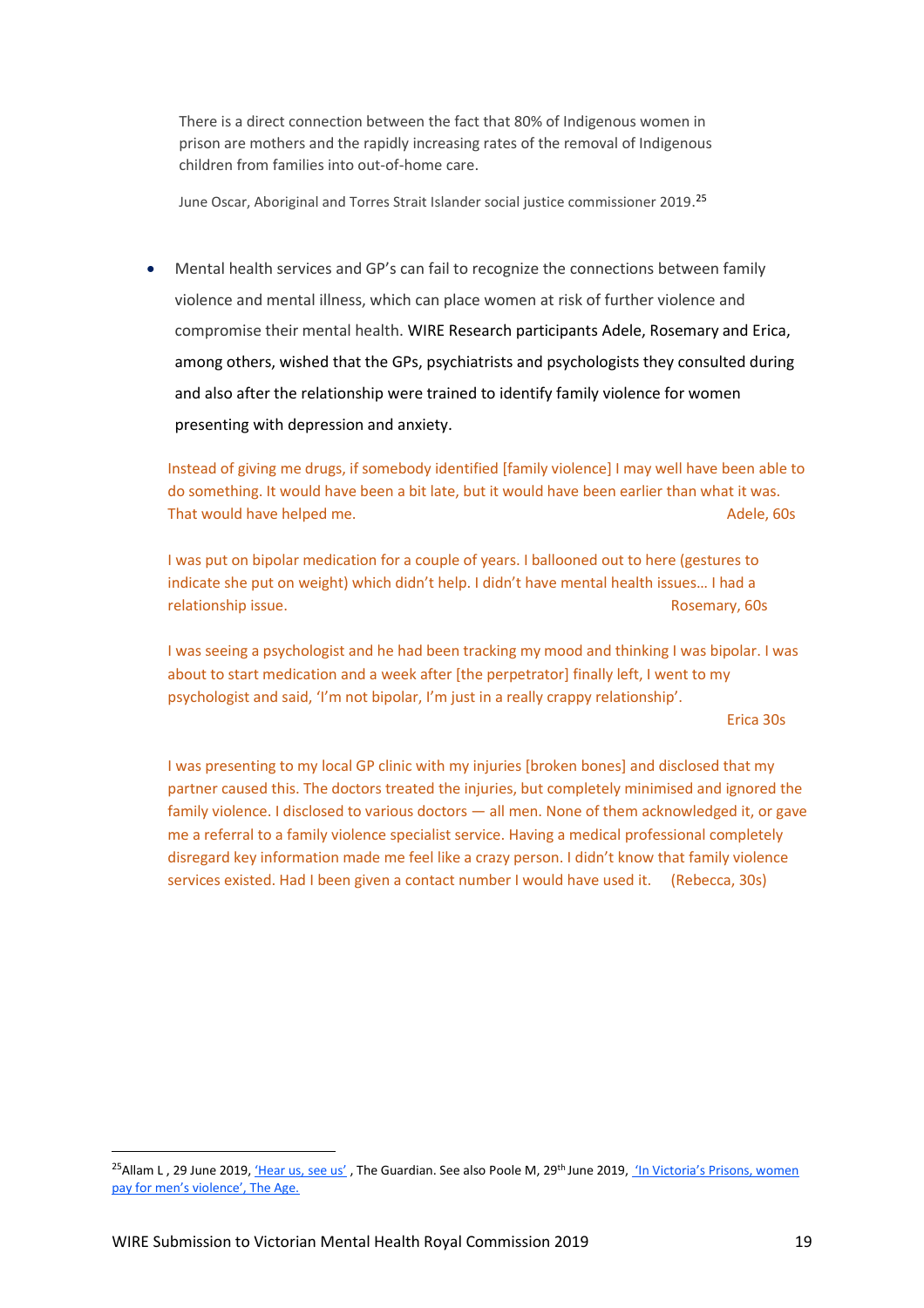- Likewise, domestic violence services can find it difficult to respond to complex mental health needs. Coupled with poor lack of access to financial and material services and supports, women are placed at greater risk of homelessness and poverty, and the development of entrenched mental health problems.<sup>26</sup> Women experiencing mental illness and florid symptoms may not be able to access women's refuges.
- A particularly worrying trend identified by WIRE is the lack of knowledge about the power and control dynamics of family violence in couples counselling.

"Couples counselling is useless when there is emotional and financial power and control, and the practitioner does not identify these dynamics but treats it as genderneutral. What happens is that the man who is angry, explosive is seen as the "fragile" one and they receive the protection, and he is excused and validated all over again. Counsellors who do not see it cannot challenge masculine entitlement and privilege and power. Maybe the counsellor themselves is fearful of the threat of male violence. If the female client discloses anxiety, depression, stress, what happens then is that all the attention is placed on her to 'help her cope', to tolerate it, to change. She becomes identified as the key player, the symptom-holder. This is only maintaining and replicating the power over her and the male does not get held accountable for his emotions. The message given is victim-blaming… "it's because you did this" that he explodes. Couples counsellors must be able to identify power and control."

WIRE staff member

<sup>&</sup>lt;sup>26</sup> Humphreys C & Thiara R (2003) Mental health and domestic violence: "I call it symptoms of abuse". British Journal of Social Work, 33: 209–226. Laing L, Irwin J & Toivonen C (2010) Women's stories of collaboration between domestic violence and mental health services. Communities Children and Families Australia, 5: 16–28.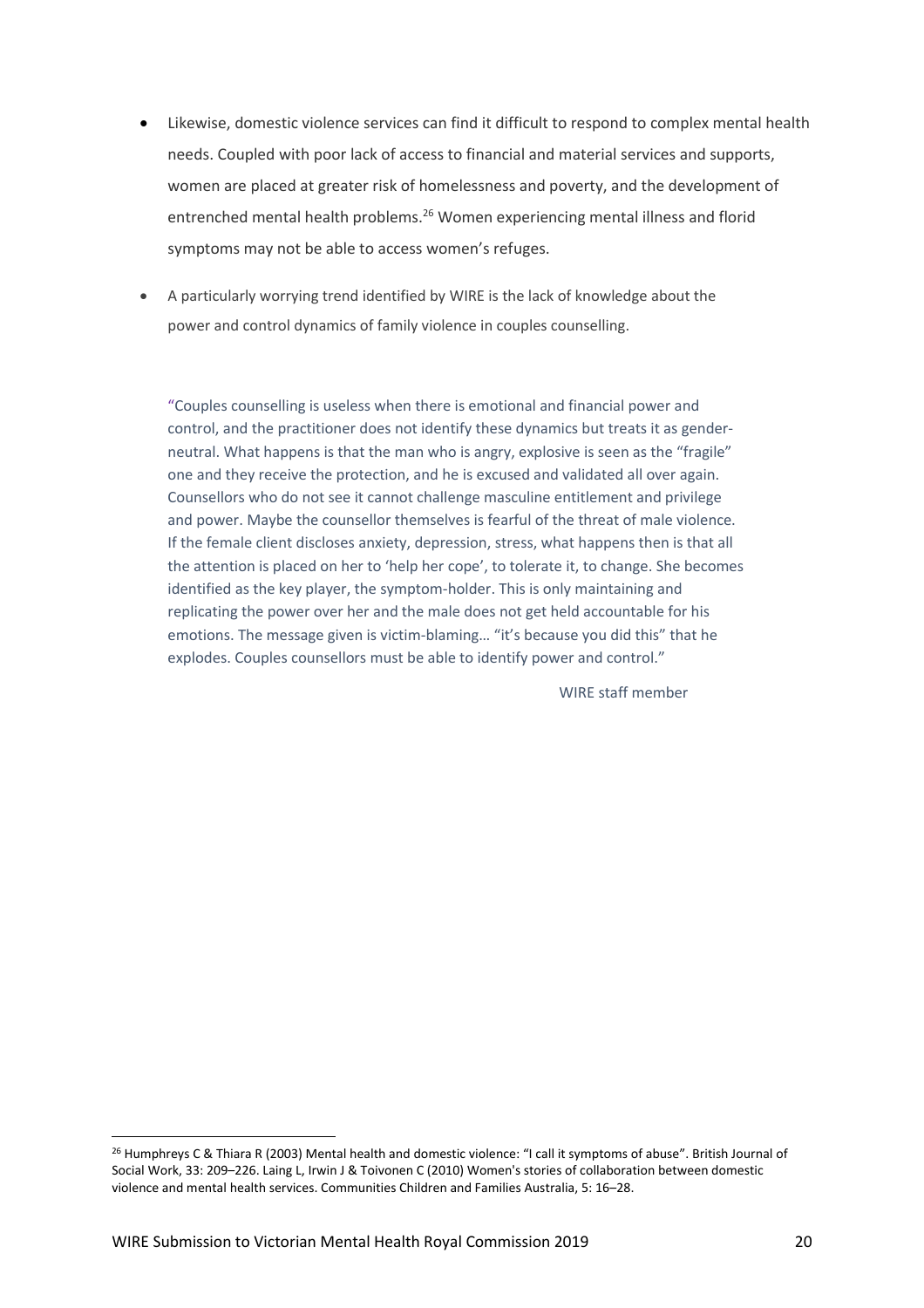# **RECOMMENDATIONS FOR RECOGNIZING THE INTERSECTION OF FAMILY VIOLENCE AND MENTAL HEALTH**

- Build awareness across both mental health and family violence sectors around the intersection of mental health and family violence.
- Raise awareness in the community and among community services professionals about the causal two-way links between family violence and poor mental health outcomes.
- Family violence workers to receive specific training on recognising mental health issues.
- Specific training for counsellors, psychologist and psychiatrists around understanding family violence, its dynamics of power and control and its impact short and long term on mental health of victim survivors.
- Provide training and tools so that GPs and Child/Maternal services are better able to recognise and identify the early the red flags of family violence and financial abuse and make appropriate referrals to specialist services.
- Increase the number of sessions that an individual can access with a government subsidy in Mental Health Care Plans.
- Place a greater focus on the maintenance and building of mental health in family violence safety planning and recovery.
- Provide cross-sectoral education and training where drug and alcohol use co-occur with family violence, to ensure attention is paid to the violence.
- Increase availability of effective service models (such as Mc Auley Services for women) that provide medium term accommodation, meals and intensive and individualised case management support.<sup>27</sup>

<sup>27</sup> Se[e http://www.mcauleycsw.org.au/.](http://www.mcauleycsw.org.au/)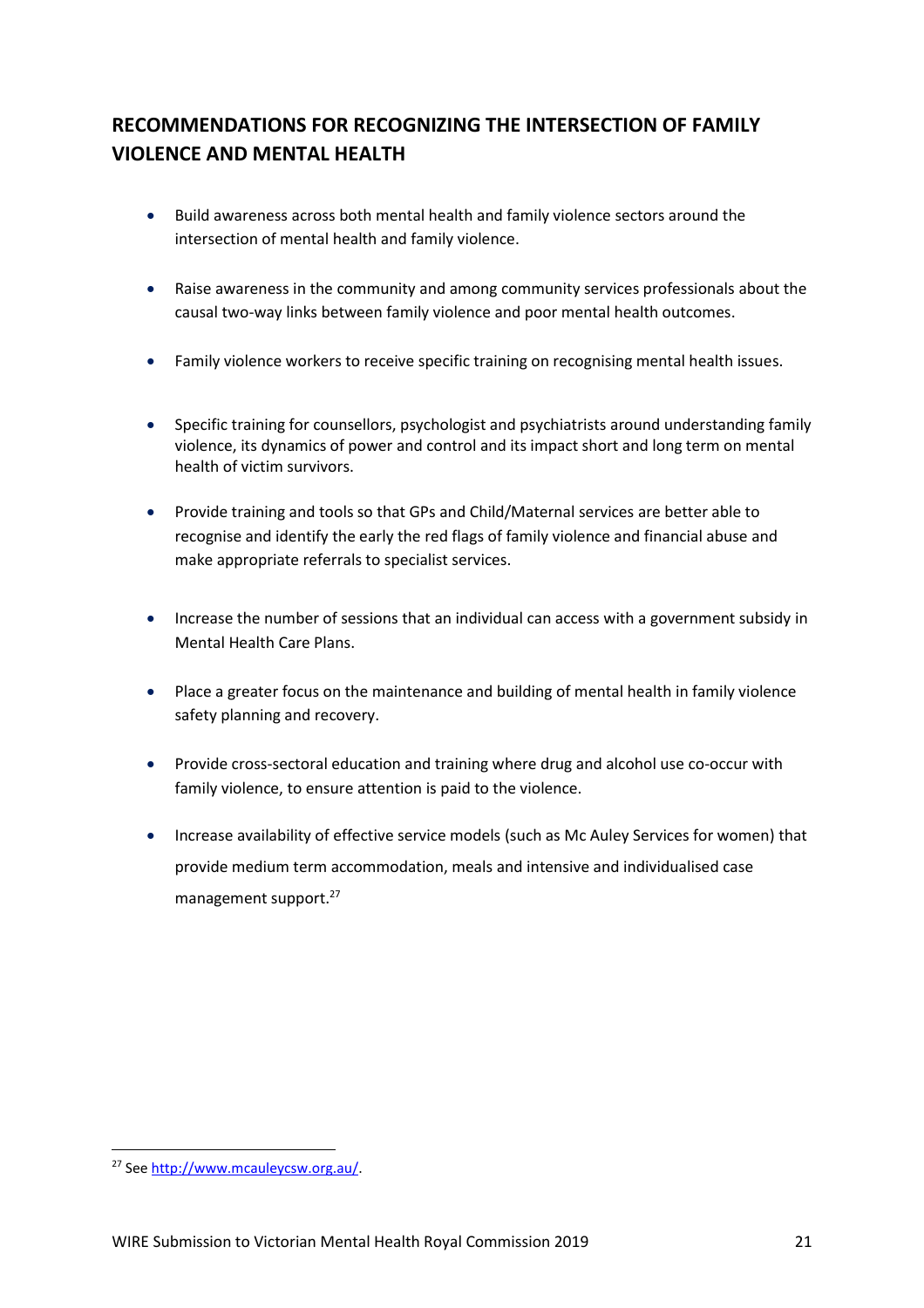# **THEME 3: Money Matters in the intersection between family violence and Mental Health**

It is well established that a lack of money is one of the strongest barriers to women leaving a violent relationship.<sup>28</sup> Women and their children forced to flee violent relationships often sacrifice resources and assets in exchange for their safety. Fear of retaliation deters women from pursuing their full entitlements and they suffer financially for longer than male ex-partners, ending up with significantly reduced assets and resources post-separation.<sup>29</sup> Victim-survivors endure ongoing financial hardship through un- or under-employment, debts, poor credit histories, reliance on income support, and homelessness. 30

For First Peoples of Australia, family violence and financial insecurity are rooted in settler colonial structures of genocide and dispossession. Historically, state-led financial abuses have been perpetrated though indentured labour, racial discrimination and stolen wages.<sup>31</sup> These grave and incommensurate socio-economic disadvantages have led to incomparable levels of violence inflicted on many Aboriginal and Torres Strait women, by perpetrators from all cultures. These abuses continue to be perpetuated through 'fiscal violences' that systematically disenfranchises First Peoples, as well as others made poor and marginalised through the erosion of the welfare state and economic, budgetary, revenue and tax policies. For example, the ParentsNext program, which requires people on parenting payment to undertake compulsory activities to keep their income support, disproportionately impacts Aboriginal mothers, especially those experiencing family violence, who are more likely to be cut off payments.<sup>32</sup>

<sup>&</sup>lt;sup>28</sup> Cortis N & Bullen J (2015) Building effective policies and services to promote women's economic security following domestic violence, Sydney: ANROWS

<sup>&</sup>lt;sup>29</sup> Cameron P (2014) Relationship Problems and Money: Women talk about financial abuse, Melbourne: WIRE.

Smallwood E (2015) Stepping Stones: Legal barriers to economic equality after family violence, Melbourne: Women's Legal Services,

<sup>30</sup> Corrie T & Mc Guire M (2014) Economic Abuse: Searching for Solutions, North Collingwood (AUST): Good Shepherd Youth and Family Service and Kildonan Uniting Care. Fehlberg B & Millward C (2014) Family violence and financial outcomes after parental separation, Families, policy and the law: Selected essays on contemporary issues for Australia, Melbourne: Australian Institute of Family Studies, pp. 235-244

<sup>31</sup> Kidd R (1997) The way we civilize: Aboriginal affairs - the untold story, St Lucia, Queensland: University of Queensland Press.

<sup>32</sup> See article by Luke Henriques-[Gomes, Parent's Next,](https://www.theguardian.com/australia-news/2019/jul/03/parentsnext-woman-caring-for-dead-sisters-children-had-payments-cut-off) The Guardian July 3rd 2019. Note: The insensitive title of this article has not been reproduced here.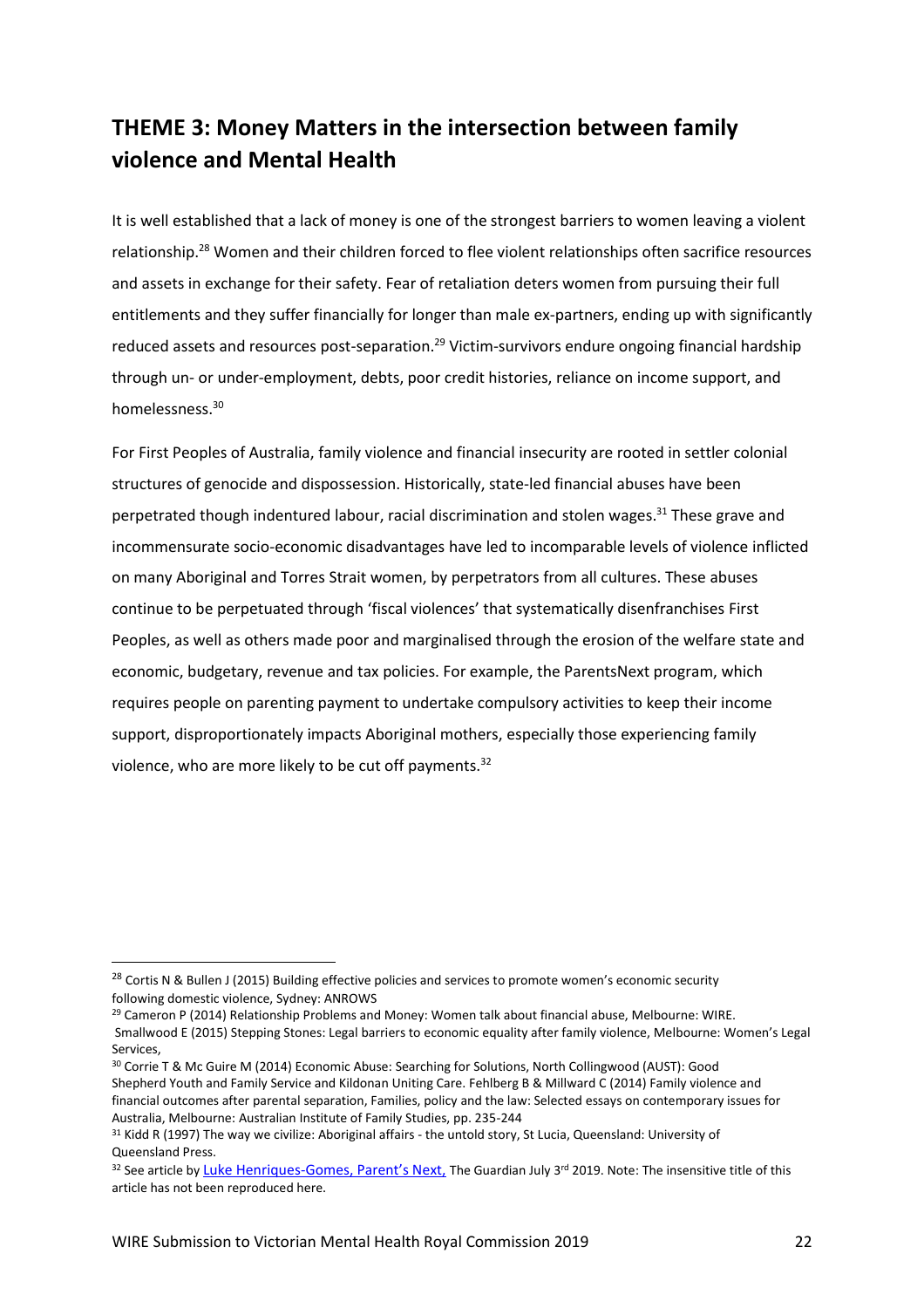## **Financial Abuse**

Financial abuse is defined as a perpetrator's 'controlling and humiliating behaviours that constrain a women's ability to 'acquire, use and maintain [financial] resources, thus threatening her economic security and potential for self-sufficiency' (Adams et al. 2008).<sup>33</sup> In Australia, 15.7% of Australian women and 7.1% of men have experienced financial abuse<sup>34</sup> and a staggering 80-99 percent of women seeking family violence services have experienced financial abuse.<sup>35</sup>

Financial abuse overlaps with other forms of abuse, and is perpetrated through:

Financial control: Controlling day-to-day household finances and material well-being, for example denying access to money, bank accounts, hiding household income, monitoring spending.

Financial exploitation: Stealing, forcing the abused person to give money, building up debts in both names, spending rent or bill money, manipulating credit and debt to the abused partner's disadvantage, refusing to work or contribute to household expenses, damaging possessions

Financial sabotage: not allowing the woman to work or undertake education, denying access to means of transport or communication.

WIRE's research into financial impacts of family violence (Fernando 2018) found women experience a debilitating mix of emotional, psychological and financial abuse together, which create a toxic 'currency' that attacks the psyche, drilling to the core of the victim-survivor's identity, sense of selfworth and very existence. Money, used to reinforce those effects through deprivation, power and control, becomes infused with affective and cognitive meanings that dehumanise, degrade, silence and alienate the victim survivor, even from her own thoughts and feelings.

 An emerging body of international research has found a unique and significant correlation between depression, anxiety and financial abuse and emotional abuse. In the USA, research found economic abuse had a unique and significant correlation with depressive symptoms (less than psychological, physical or sexual abuse), suggesting that recent experiences of

<sup>33</sup> Adams AE, Sullivan CM, Bybee D & Greeson MR (2008), 'Development of the Scale of Economic Abuse' Violence against Women, 14 (5): pp. 563-588

<sup>34</sup> Kutin J, Russell R & Reid, M (2017) Economic abuse between intimate partners in Australia: Prevalence, health status, disability and financial stress, Australian and New Zealand Journal of Public Health, (41): 269-274

<sup>35</sup> Adam's et al, 2008.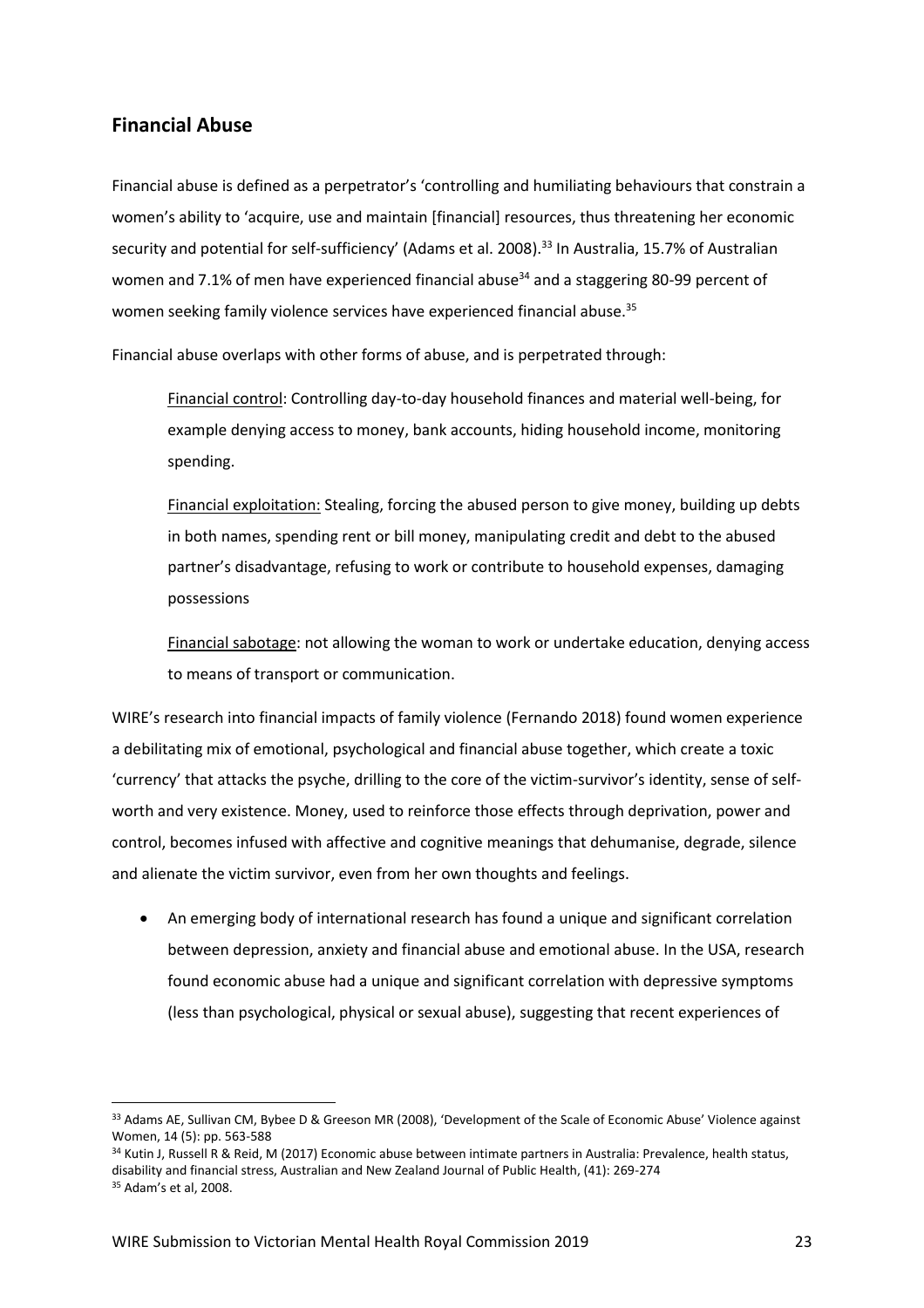economic abuse contributed to a significant increase in depressive symptoms (Stylianou et al. 2018).<sup>36</sup>

 The highest depression scores and prevalence of suicidal ideation were found by Gibbs et al. (2018) among women experiencing combinations of emotional IPV or economic IPV with physical and/or sexual IPV.<sup>37</sup>

The impacts of financial abuse are unique; the additional financial hardship and prolonged psychological and social impacts on victim-survivors long after separation are not created by other forms of abuse, which may go some way towards explaining the strong relationship between financial abuse and depression.

 Victim-survivors of family violence navigate multiple agencies post-crisis and are pulled in several directions by multiple agencies. They struggle to maintain a roof over their heads and put food on the table while also caring for traumatised children, managing physical injuries, PTSD, trauma, anxiety and depression. Due to time-poverty, lack of money and loss of social supports, many healthcare and material needs often go un-met at the very time the most need it.

## **Involvement with the Courts** <sup>38</sup>

 $\overline{a}$ 

After separating from violent relationships, many family violence victim-survivors face multiple legal processes in multiple legal systems (e.g. Family Law, Criminal Law, Child Protection, Victim of Crime Assistance Tribunal). Victim-survivors find the abuse continues to be perpetrated through the very institutions they seek support from.

 Women report the perpetration of post-separation financial abuse through a suite of tactics (joint loans/debts, hiding assets in property settlement procedures, delaying property settlements, repeatedly breaching court orders, noncompliance with child support

<sup>&</sup>lt;sup>36</sup> Stylianou, AM (2018) Economic Abuse Experiences and Depressive Symptoms among Victims of Intimate Partner Violence, American Journal of Family Violence, 33 (6): 381-392

<sup>&</sup>lt;sup>37</sup> Gibbs A, Dunkle K & Jewkes R (2018) Emotional and economic intimate partner violence as key drivers of depression and suicidal ideation: A cross-sectional study among young women in informal settlements in South Africa, PLoS ONE 13(4)

<sup>38</sup> See Women's Legal Services Victoria WLS (2018) Small Claims Large Battles, Achieving economic equality in the family law system, Melbourne: WLSV.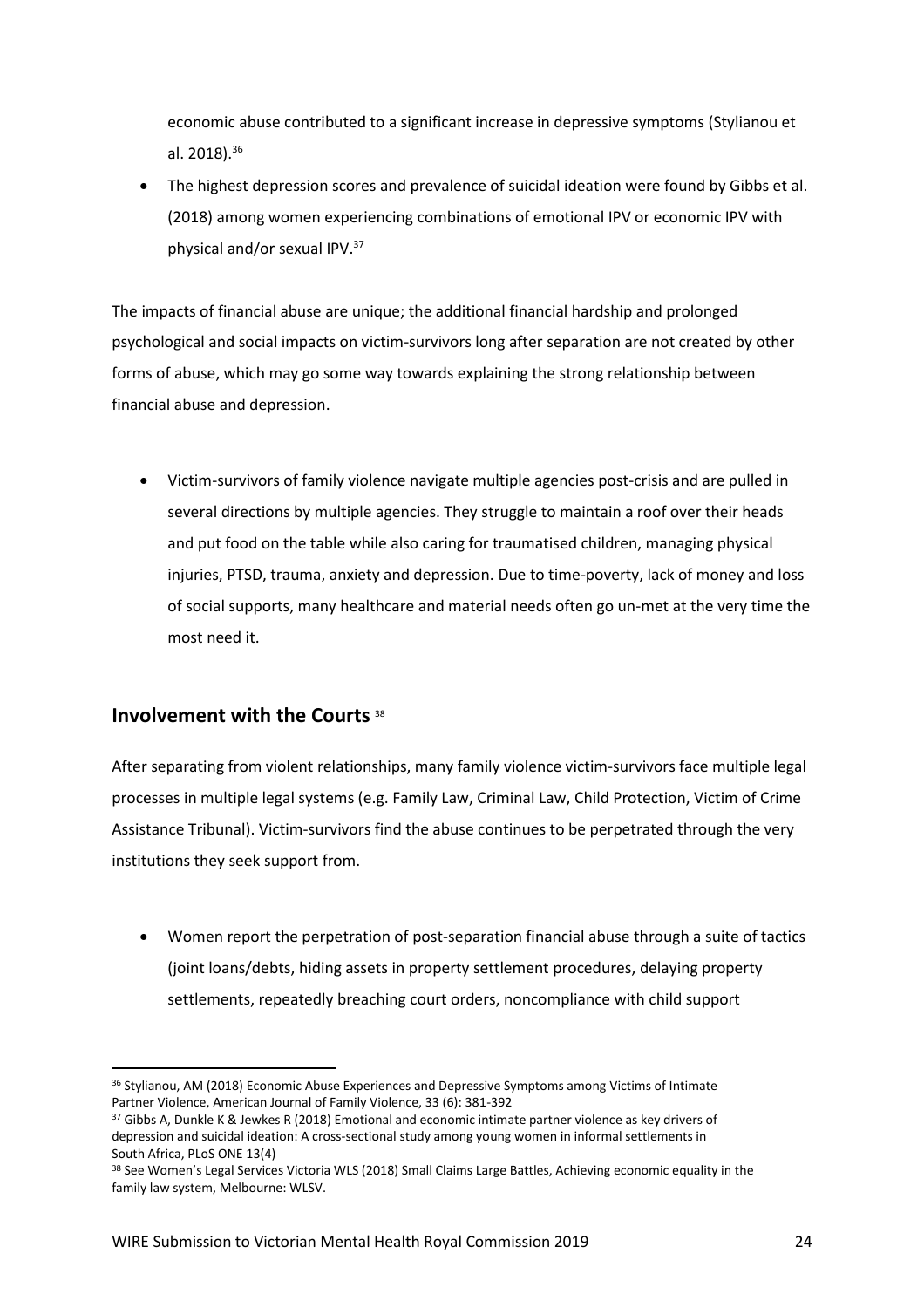payments, frequent changes, disputing parenting arrangements). However, these are rarely recognized in the courts.

I had a lot of great support from my psychologist, services, my friends…there is a good understanding of non-physical abuse — until you get to court. You get to court, and all those things are not acknowledged … there's a huge gap... Initially you feel It's going to be OK. I thought everybody understands what this [emotional abuse] is now. I remember thinking about a year ago that he would get a conviction for hiding money and papers. It's laughable, now looking back on it. Bec, 40s

 Legal bench books in many countries refer to tactics used to gain advantage, harass, intimidate, discredit or control the other party through courts as 'malicious, frivolous, vexatious, querulous, or abuse of process'.<sup>39</sup> However, just outcomes are rarely achieved for women in legal process with many moving parts, where lawyers, expert witnesses, judges, mediators do not have a strong, or a shared, understanding of the socio-psychological dynamics of terror and coercive control present in family violence.

## **Systems or Institutional abuse**

Institutional or systems abuse relate to interference with benefits, or via legitimacy given to postseparation perpetrator abuse through actions by police, banks, welfare agencies and so on.<sup>40</sup> Few of these services are able to respond adequately to women experiencing family violence and mental illness.

 For women who have children, ex-partners continue to perpetrate emotional and financial abuse using Centrelink, Child Support, Child Protection and legal systems repeatedly to maintain control over victim-survivors through the children. Many mothers experiencing family violence have to fight child protection as well as their perpetrators. Ironically, mothers are expected to 'actively protect their children from abuse,' and yet in divorce cases mothers who bring up problems related to men's violence are likely to be considered 'uncooperative' and fear losing care of children (Eriksson and Hester, in Kaye et al. 2003).<sup>41</sup>

 $\overline{\phantom{a}}$ 

<sup>&</sup>lt;sup>39</sup> See [James Ptacek, Judicial Power and Control Wheel, Australian National Domestic and Family Violence Benchbook.](http://www.dfvbenchbook.aija.org.au/understanding-domestic-and-family-violence/systems-abuse/kl) <sup>40</sup> Sharp-Jeffs N (2015) A Review of Research and Policy on Financial Abuse within Intimate partner Relationships,

London: London Metropolitan University.

<sup>41</sup> Kaye M, Stubbs J & Tolmie J (2003) Domestic Violence and Child Contact Arrangements. Australian Journal of Family Law, 17: 93-133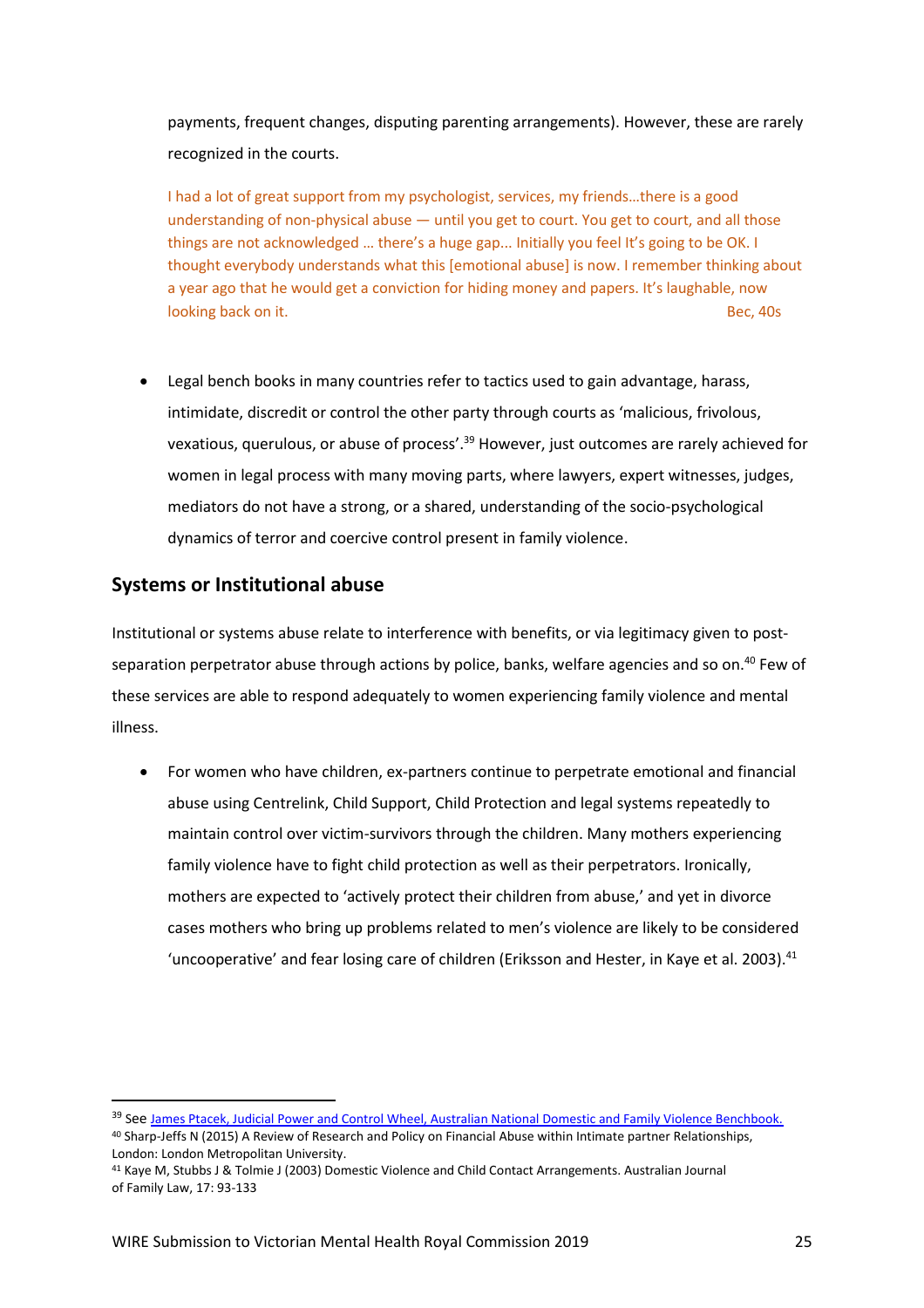Hannah, a research participant, feared reporting abuse as she found herself increasingly being alienated from her by the perpetrator when he was granted primary care.

When the perpetrator's still got your kids, actually reporting them is a really big deal— the kid might be led to think you made his father lose his job or whatever. Hannah, 40s

 Mental illness is frequently weaponised by perpetrators of family violence through systems abuse, which proliferates in a broken and fragmented social services system. Women often cannot risk disclosing mental illness. Ruby, a research participant, was forced to exit her violent relationship and leave her children behind as she was unable to receive family violence services if she remained in the relationship. The perpetrator used mental illness to gain custody of her children, only to have them removed again and placed in out-of-homecare placements.

One time [after assaulting me] he put the phone on speaker rang the police. He had it on speaker so that they could hear me screaming in the background, and he's like, "She's turned up here, she's off her head, she's gone nuts, you need to come and get her. The kids are here, she needs to go to a mental home"….Another time he contacted child protection and played the whole martyr father you know, "Ruby's mentally unwell, she's unstable, she's homeless she's doing this she's doing that" — which I was at the time; I was all over the shop. I didn't have my kids, I had nowhere to live. Child protection actually wrote a letter to Centrelink and I lost all payments, so I was back at square one. …They put the kids in out-of-home-care placements. I've been fighting the system since last year to get my children back [two years later]. I do have them now, finally. But it took a lot of work

#### Ruby, 30s

Women who participated in WIRE's research recounted multiple instances where confronted with sexist attitudes when accessing services, where they were constructed as being biologically 'more emotional' 'neurotic, 'worry too much', 'not good with numbers, or 'not able to handle money'. They report being 'fobbed off' at banks, facing disbelief that a woman can be the primary earner, told their situation was 'too complex', by financial services who repeatedly allowed ex-partners to make withdrawals from mortgage accounts without a second signature but refused to alter conditions when women requested such a change.

Sexist attitudes prevail not only in perpetrators, but in the courts, GP's, lawyers, psychologists, counsellors, homeless services, Centrelink, real estate agents, social media, the workplace, job agencies, among family and friends. Systems and services set up to protect women that are laden with male-privileged assumptions and priorities is experienced by women as 'just more abuse' that reproduced the male power, dominance, and control they hoped to escape. It felt exhausting, draining and interminable.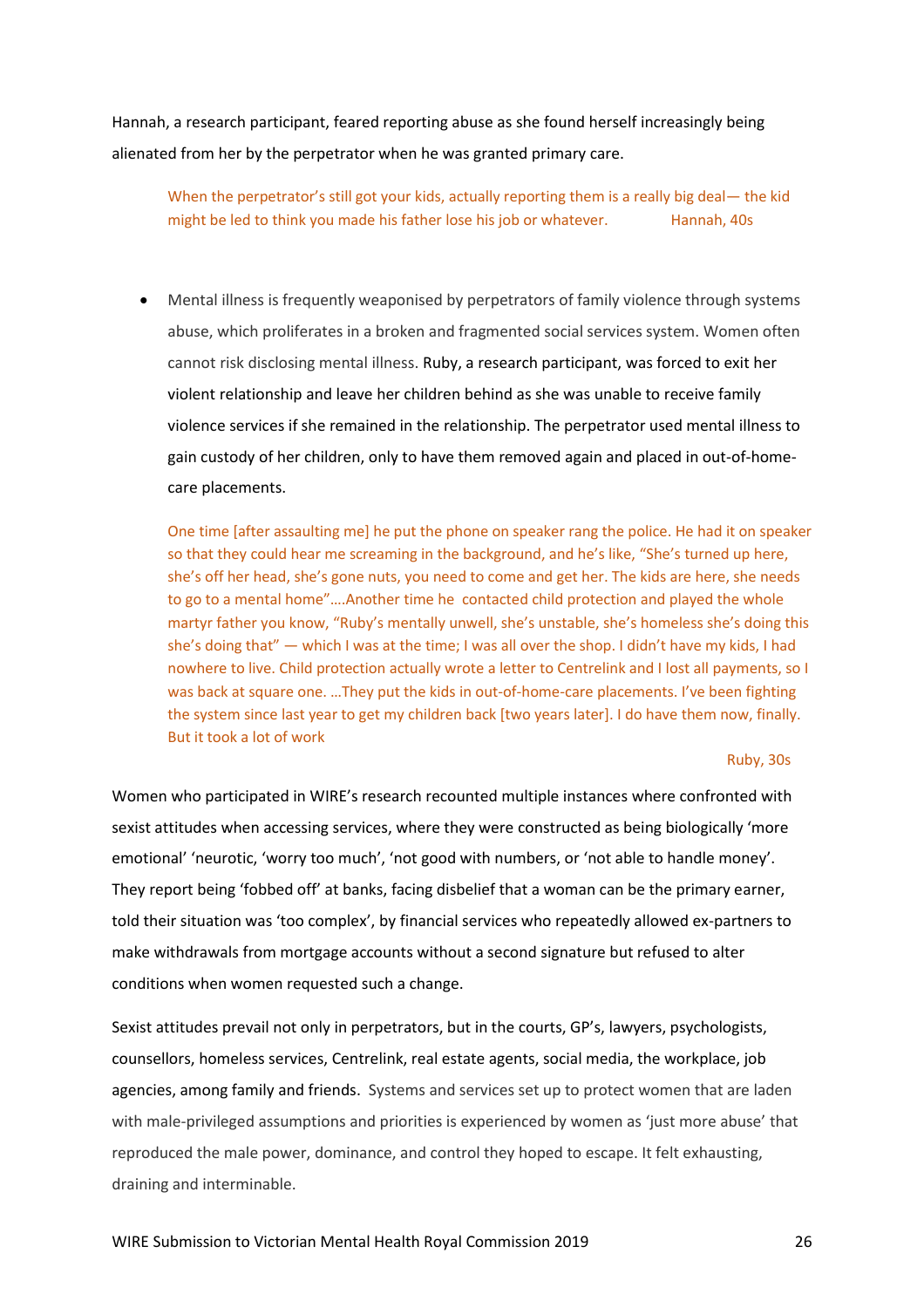# **Poverty, Debts, Financial precarity**

 Depression and trauma for the WIRE survey respondent below, negatively impacted her ability to make major money decisions and got her into debt after separating.

When I sold my house to pay out my ex-partner, I bought another house in dire need of renovation as it was the lowest mortgage loan I could get. I was in such a depressive state that I spent the left-over money meant for the renovations in a stupid and careless way and could not make clear decisions to organise the renovations and bills that I found myself deep in debt.

Survey Respondent*.*

Legal debts are also common to victim-survivors who has experienced financial abuse.

I am in significant financial debt due to my relationship and now court costs to separate. I'm not working currently, so money is tighter. Plus, having a child meant I couldn't work at times, plus I owe over \$150 000 of Family law debt thanks to the abuser. Survey Respondent

## **Post-separation**

Money and emotions are very closely connected; when women unpack the connections between love and money, an overarching landscape of grief and abjection became visible.

 Grief and loss are mental health conditions that are not always addressed in family violence services or mental health services. Victim-survivors of family violence as women endure losses of all forms of capital — social, cultural and economic.

Hannah, a middle-class professional described her formal separation from family violence as one of 'disbelief after disbelief' and "loss after loss". Her financial losses over the course of a five-year family law settlement were compounded by the loss of care of, and eventually, all contact with her son, which shattered her faith in the legal system. Her story challenges the common assumptions that women get care of their children and that parental alienation happens mostly to fathers. It also highlights the profound loss and grief mothers often have to experience, despite having prioritised their children's well-being, 'playing fair', losing her home, and draining her remaining funds on legal fees to fight for access to her son.

Since [losing care of child] I haven't really wanted to live. At the time of choking I actually thought you may as well kill me because I know you're taking my kid and the heartache of living without my kid […] I do understand that people suicide … it's unbearable.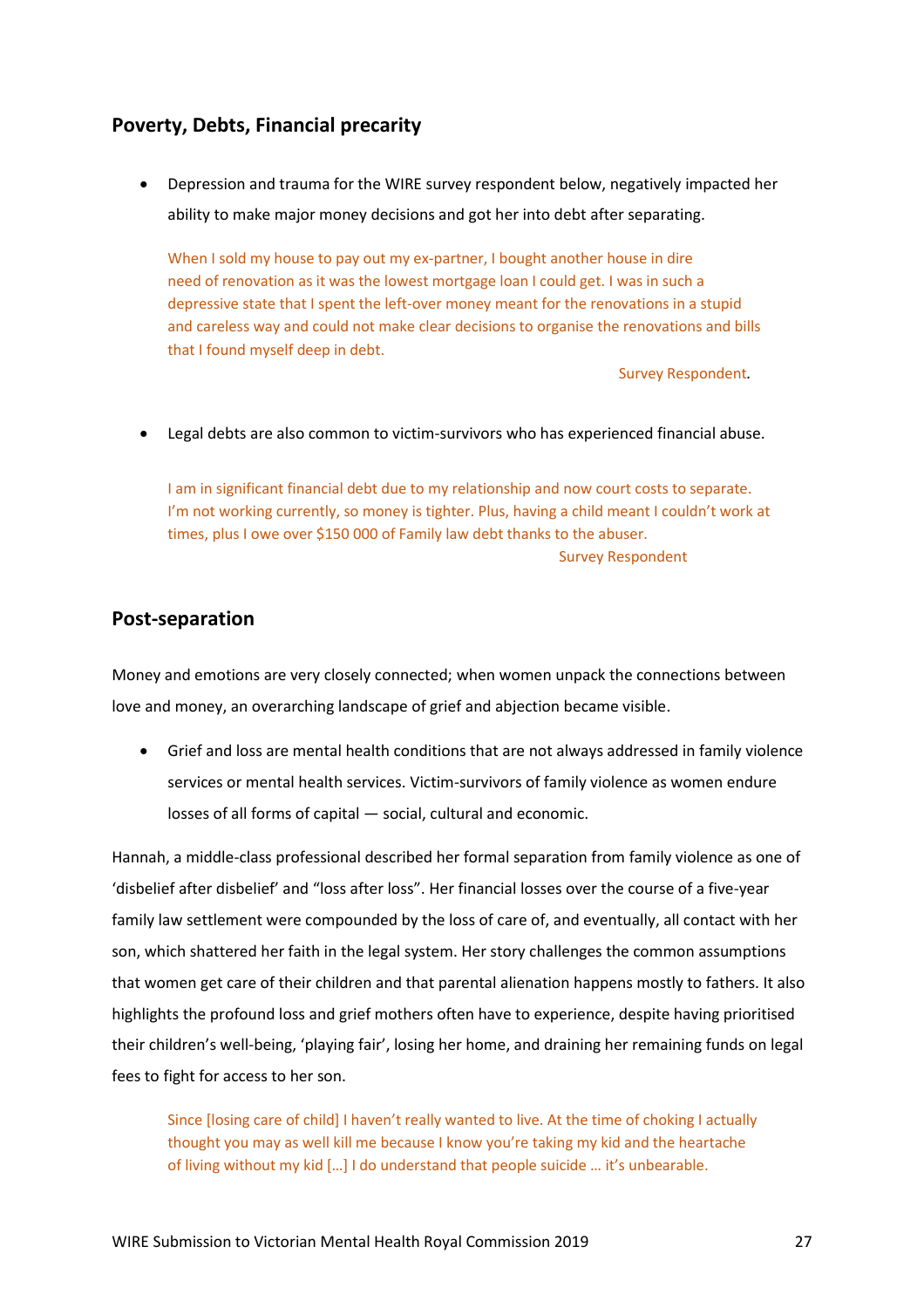Val's story below illustrates how unhealed trauma can create risks in new relationships and re-victimization without the right kind of emotional support. It also illustrates the intergenerational mental illness that can follow from children exposed to family violence.

In my first (abusive relationship), I went 50/50 for settlement for the children's sake, thinking they would have a good life with him and with me. That was my first mistake — he ended up with another person who then abused my daughter psychologically and emotionally. I didn't think that [settlement] through; I was in PTSD because of abuse from my next partner. I had money in the bank from the first settlement; I didn't buy a house but had no debts. But in 2011, when my daughter started getting unwell [serious mental health, complex PTSD] I felt 'I just don't care anymore.' I started racking up debts. With everything else that was going on, I wanted to have some sort of life for us all while going through this hell. Val

# **In the Long Term**

Overwhelmingly, the feelings of grief, loss and betrayal by the men in their lives — often the fathers of their children — continue to hurt women decades after the violence ends, but they also felt betrayed by systems they had believed would protect them and deliver justice. These women received neither compensation nor recognition.

Twenty years later, I have had a lot of breakdowns and mental health issues as a result of these crimes and no compensation for myself or children. All these years later and I still worry about the injustice and how I should [have] done things differently.

Survey Respondent

## **Housing**

 $\overline{a}$ 

Nowhere are the compounded impacts of gender, poverty, family violence and mental health more starkly visible than in the desperate state of the Victorian housing crisis.

The annual Anglicare 'Rental Affordability Snapshot' (2016) surveyed 75,410 rental properties and found that just 21 were affordable for a single person on Newstart and just 121 for a single person on Newstart with one child.<sup>42</sup> Older single women are the fastest growing cohort of people experiencing homelessness in Australia. 43

A WIRE team leader commented that:

"Housing calls are a minefield…Every worker in the phone room would find housing calls the most stressful- even more so than suicide calls- as there are simply no options."

<sup>&</sup>lt;sup>42</sup> See ['Housing Availability Snapshot'](http://www.anglicare.asn.au/docs/default-source/default-document-library/rental-affordability-snapshot-2016.pdf?sfvrsn=7), Anglicare 2016.

<sup>43</sup> See ['Improving the outcomes for older women at risk of homelessness'](https://www.socialventures.com.au/sva-quarterly/improving-the-outcomes-for-older-women-at-risk-of-homelessness/), Social Ventures Australia, May 29, 2019.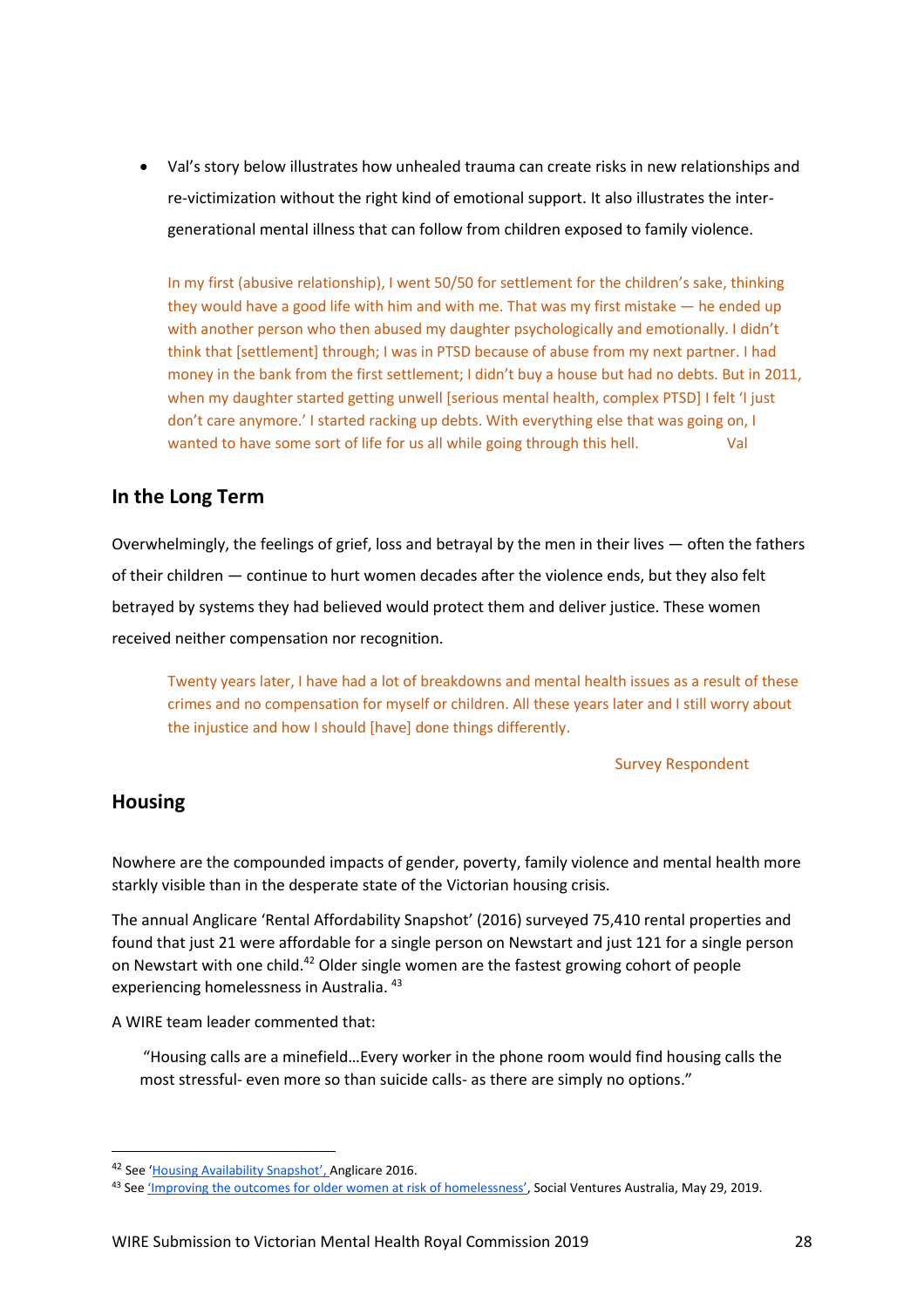## **WHAT IS WORKING WELL**

 Mental health and suicide lines with workers trained to identify and name family violence at the first call.

For me in some way that was one call when I was suicidal and asked for help, I got straight away directed to the right person, so I started doing counselling. That's when I shifted most of the things. Then I did another recovery course through [family help for drug addiction service]. Lexi

 A feminist framework that uses empowerment methods and recognizes agency as well as victimhood.

Looking at it through the feminist lens you can see it clearly, but you can't work out why everyone else can't see it. Other people are buying into the financial abuse that is happening to you. They don't want to acknowledge that you're being abused or disempowered. The communities and institutions like your schools, the bankers are also buying into it, not just your individuals.'

Diane

 Grassroots, community and holistic approaches are effective, but currently severely underresourced and unable to compete with mainstream organisations for funding.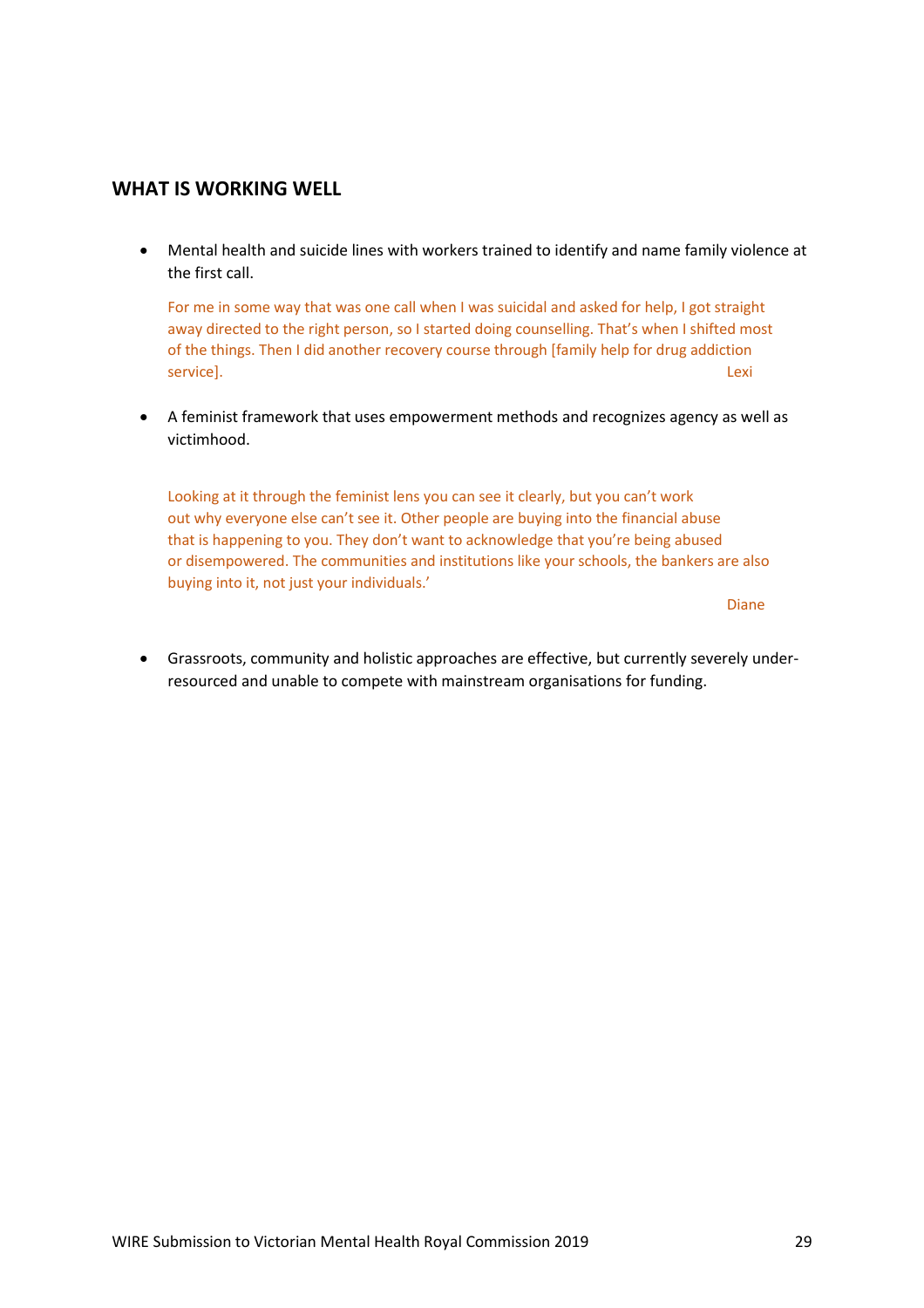# **RECOMMENDATIONS TO ADDRESS MONEY MATTERS IN MENTAL HEALTH/FAMILY VIOLENCE**

- GPs and mental health professionals screen for family violence and identify red flags for financial abuse to those presenting with depression, anxiety and financial stress.
- Urgently increase funding for Aboriginal Community Controlled family violence and legal services to provide culturally appropriate solutions focused at the nexus of family violence, child removal, and incarceration.<sup>44</sup>
- Urgently address the need for affordable, secure housing and in particular, opportunities for women to move along the housing continuum, through acting on solutions that have been put forward.<sup>45</sup>
- Provide education to health professions on recognising and responding to family violence that includes awareness of financial abuse.
- Train legal and court professionals on the socio-psychological dynamics of terror and coercive control present in family violence, particularly regarding financial abuses perpetrated through systems abuses.
- Screening for people seeking assistance for mental health issues for financial wellbeing and when appropriate, direct them to services that provide support for financial hardship and programs to build financial knowledge and confidence.
- Train and support financial counsellors to identify and respond to mental health issues that may be impacting their clients' financial wellbeing.
- Fund grassroots, community-based and innovative solutions by making specific funds available that do not require competing with mainstream organisations.

<sup>&</sup>lt;sup>44</sup>Effective solutions and programs include those researched and implemented by First Nations Foundation (My Moola Program, Money Tips, My Super Day Out)[, Djirra \(Sisters Day Out\)](https://djirra.org.au/).

<sup>45</sup> See for example, ['New model for financing affordable housing'](https://www.socialventures.com.au/sva-quarterly/new-model-financing-affordable-housing) Social Ventures Australia, April 2016.